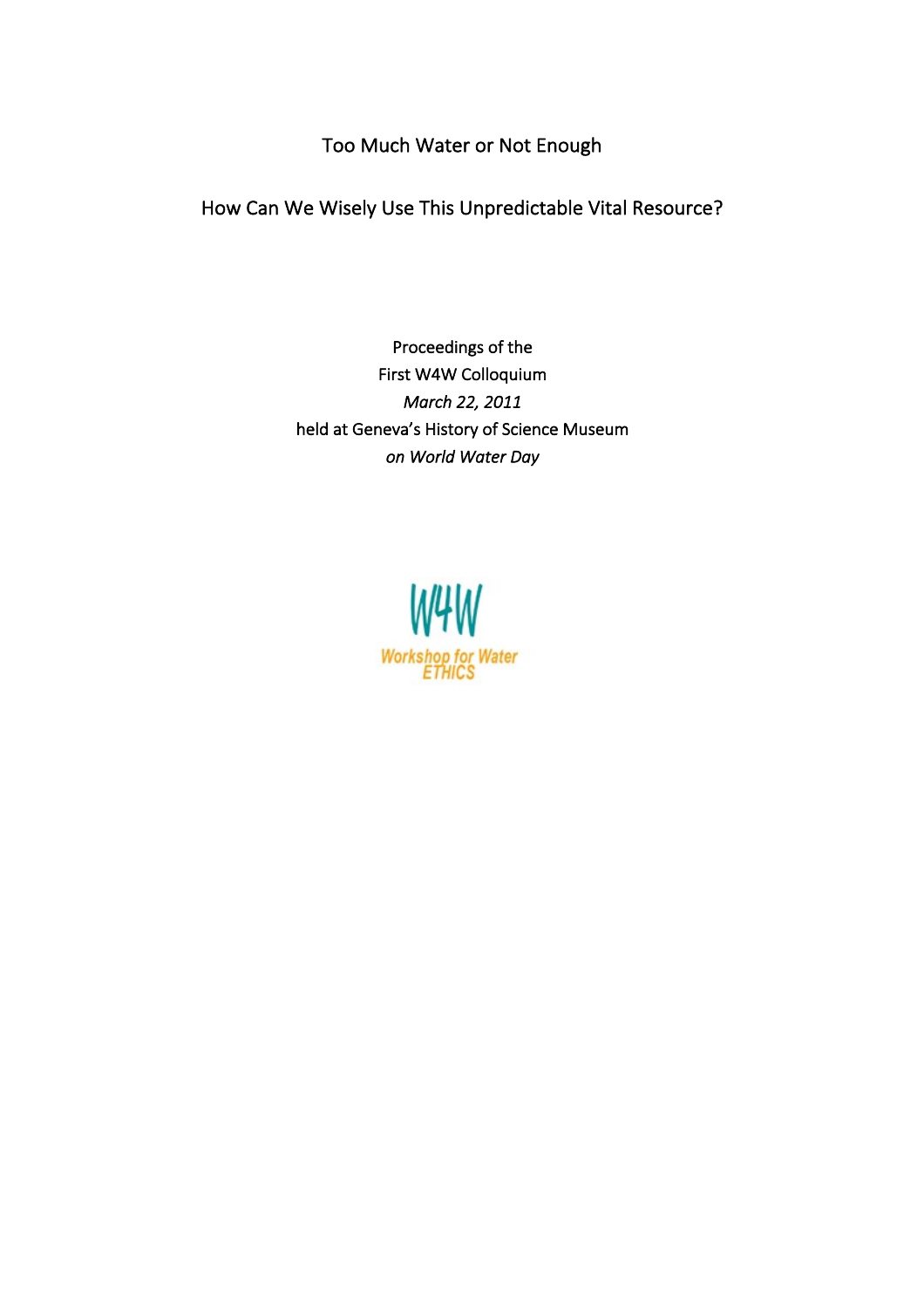# **CONTENTS**

The W4W Group's Members

W4W Objectives

Summaries of the Speeches and Discussion

Reflections: Is Selling Water Good? Does Water Have a Cost, and If So, What? Ethical Considerations

Photos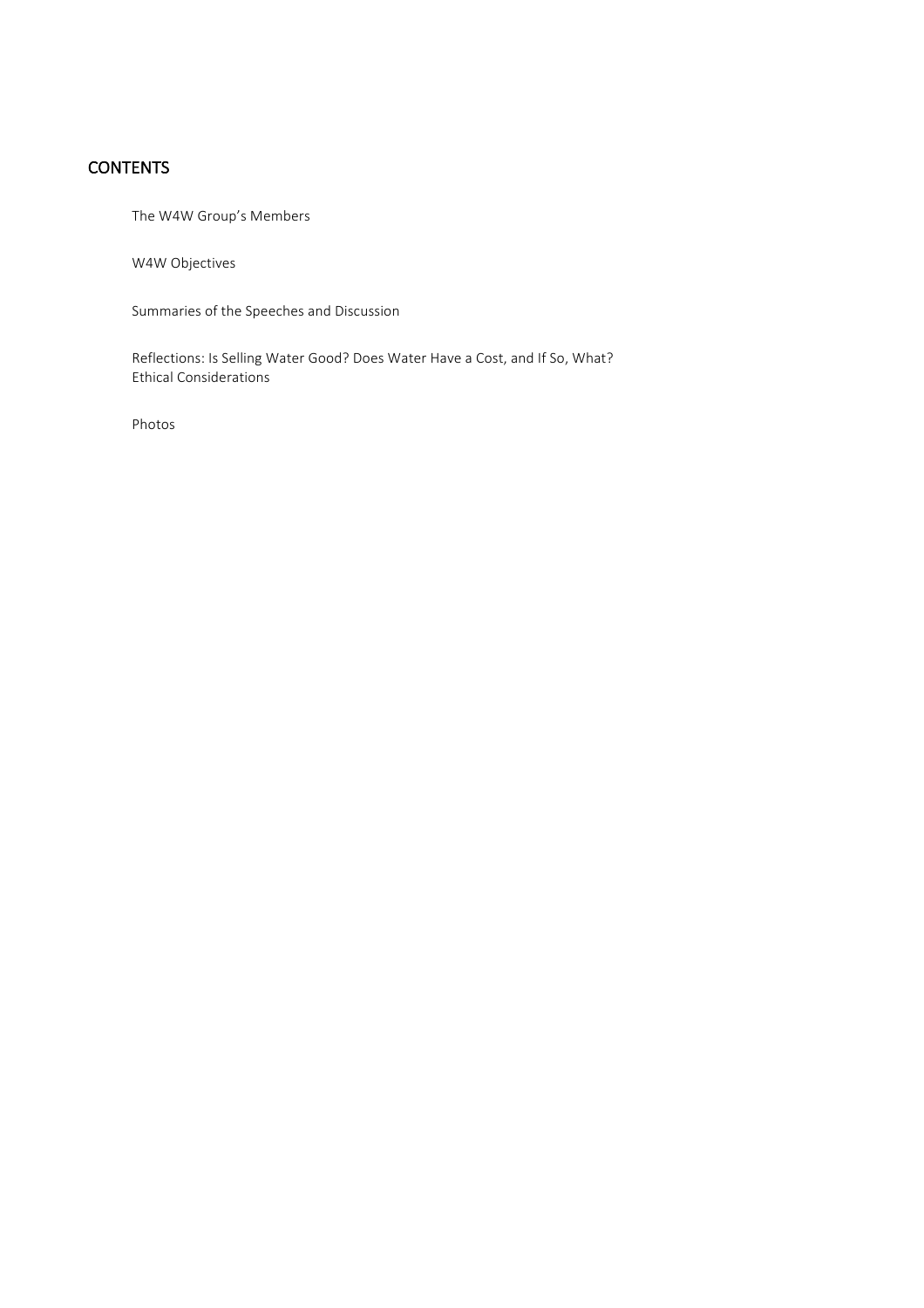On March 22, 2011, the Workshop for Water Ethics (W4W) group held its first scientific colloquium at Geneva's History of Science Museum. The event brought together various stakeholders and thinkers involved with the issue of water's ethical value. The discussions were moderated by journalist Laurent Bonnard.

This document is a summary of the day based on notes taken by two members of the group, Christoph Stucki and Laurence-Isaline Stahl Gretsch, supplemented on occasion by the speakers' texts and illustrations.

#### Acknowledgments

What could be a more appropriate place for contemplating the "ethical challenges of water" than the History of Science Museum in Geneva's Perle du Lac district? It was the head of the museum, Laurence-Isaline Stahl Gretsch, who made the W4W focus group's dream of holding its first conference there come true. The W4W group, the speakers, and the approximately forty participants would like to warmly thank her for her welcome and her people skills.

This colloquium could never have been thought of or gotten off the ground without prof. François Dermange of Geneva's Autonomous Faculty of Protestant Theology. He encouraged me in the context of my academic research, which he directed. It is also to him that I owe IRSE's moral support.

I am very grateful for the unflagging support of the W4W group's members, who are listed below in this leaflet. It greatly facilitated my search for a quality moderator and speakers for the colloquium. I also express my deepest gratitude to the speakers, who were invited to express themselves under the capable leadership of Laurent Bonnard, whose sense of humor and timing greatly enlivened the day.

Thank you to Anne Petitpierre-Sauvain, François Münger, François Dermange, Renaud de Watteville, and Cédric Lombard, for contributing their expertise and taking part in the discussion with an enthusiasm that encouraged a rich exchange with a highly motivated audience. The meeting brought together both seasoned and young students of this issue, and it is the W4W's hope that these March 22 encounters will lead to further exchanges that can give rise to new projects.

These acknowledgements would be incomplete if I did not express my thanks to Nicolas Vachicouras, who lent his talents to W4W to prepare the invitation flyer, and to Laurence-Isaline Stahl Gretsch for her work on the layout of these proceedings.

© W4W, Geneva 2011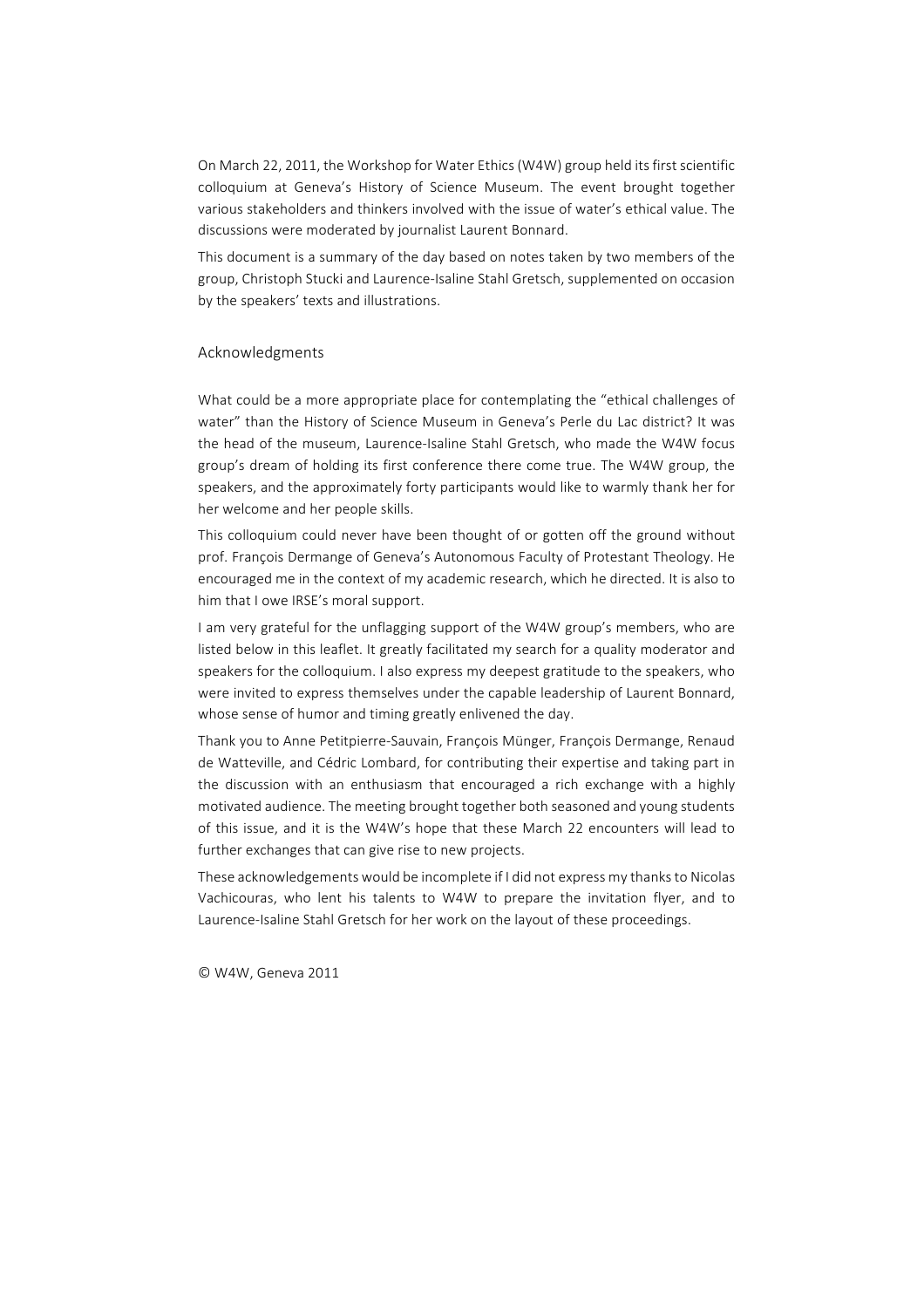## The W4W Group's Members





Reformation.

in Cameroon, Pakistan, and Romania, then later for evaluation, finally serving as the ambassador to Madagascar. Initially, he had earned a doctorate in theology at the University of Geneva in 1977. Evelyne Fiechter-Widemann holds a master's degree from New York University. She is currently a legal counsel for non-commercial partnerships, a Swiss Bar Association mediator, and a doctoral candidate at the Geneva Faculty of Theology. She served as a deputy judge on a judicial commission of CRUNI

(Geneva's administrative court) and taught Swiss and international law at the Collège de Genève. She was a member of the Swiss Church Aid (EPER) foundation's board and also that of the International Museum of the

Benoît Girardin is currently the president of PIASS, a private university in Rwanda. and a professor of political ethics at the Geneva School of Diplomacy and International Relations, a university institute. He has extensive international experience, having been responsible for Swiss cooperative development efforts



fifteen years as an archeologist specializing in prehistory, both in Jura Canton (for construction related to the Trans-Jura freeway) and at the University of Geneva. Following the defense of her dissertation in sciences, she was hired by Geneva's History of Science Museum, which she has headed for seven years. In 2009 the museum created an exhibit on hydropower in Geneva. Christoph Stucki earned a master's degree in civil engineering at the Swiss

After studying at the University of Geneva, Laurence-Isaline Stahl Gretsch spent

Federal Institute of Technology in Zurich, then specialized in analyzing the behavior of materials at the Swiss Federal Laboratories for Materials Science and Technology (EMPA). He next joined an engineering firm in Lausanne before moving to the Institute for Transport Planning at the Swiss Federal Institute of Technology in Lausanne to develop a railway network planning model. In 1980 he transitioned to Geneva's public transport system, first as a planning engineer responsible for network facilities, and later as the general manager. He is now the president of Unireso, the cross-border transport fare network for a basin encompassing parts of France, Vaud, and Geneva.



Gary Vachicouras, a doctor of theology, studied at the Holy Cross Greek Orthodox School of Theology (Brookline, Mass.), the University of Paris IV-Sorbonne, and the University of Athens. He was a teaching fellow at the Ecumenical Patriarchate's Orthodox Center in Chambésy-Geneva and the executive director of the Foundation for Interfaith and Intercultural Research and Dialogue. His involvement in higher education has touched on human security, especially through his teaching, innovative research, and intergovernmental dialogue.



After being trained as a professional IFR pilot, Renaud de Watteville traveled and created Swissmate, an event company. For over 20 years he managed projects in Switzerland and abroad for Switzerland Tourism, Philip Morris, Nestlé, Swatch, Red Bull, and Nescafé. In 2008 he started Swiss Fresh Water, which developed a low-cost decentralized desalination system intended for use by low-income populations. This was an opportunity for him to make a real human difference by making his experience available for a high-impact industrial project.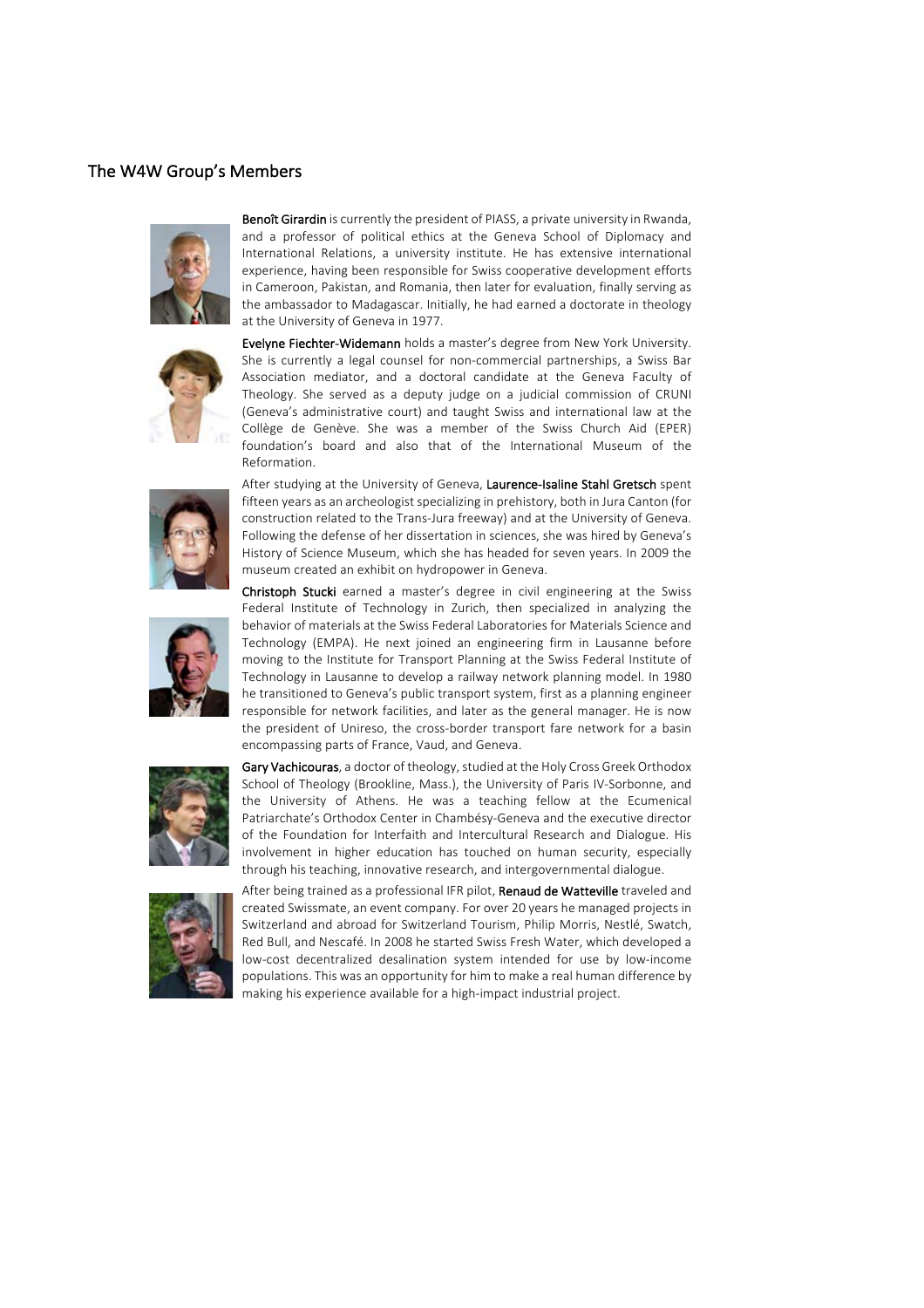## W4W Objectives

#### Introduction

The W4W is an apolitical civic-minded interdisciplinary platform that brings together notable figures from the theological, ethical, political, scientific, economic, and legal spheres who share a common concern for water challenges in a globalized world.

Water is a natural resource that was long considered a free good. Its status is changing as awareness of its increased scarcity grows, and especially as it is used abusively (polluted and wasted, especially in agriculture).

Indeed, this resource is increasingly threatened not only by increasing demand from the public, agriculture, and industry, but also by climate change.

To meet the demand and avoid "water wars" by defusing water-related conflict, the public sector-in partnership with the private and community sectors—must create appropriate conditions for managing this resource fairly and sustainably.

W4W has set the following goals for itself:

- 1. Conceptualize and explain the ethical dimension—essential for identifying and implementing solutions-of fair and sustainable water management in a globalized world.
- 2. Contribute original thoughts that could influence the creation of a favorable environment for implementing MDGs 3 and 7.
- 3. Take these solutions' interdisciplinarity into account.
- 4. Using a pluralist and ecumenical approach, establish contacts with existing ethical focus groups, for example IRSE, Gloethics.net, the Institute of Business Ethics, and similar entities abroad.
- 5. Involve influential private-sector players, university researchers and students, and civic-minded associations.
- 6. Organize colloquia on the topic of water's ethical challenges in a globalized world, provide targeted information to decision-makers and influential stakeholders, and exchange thoughts in networks and on blogs.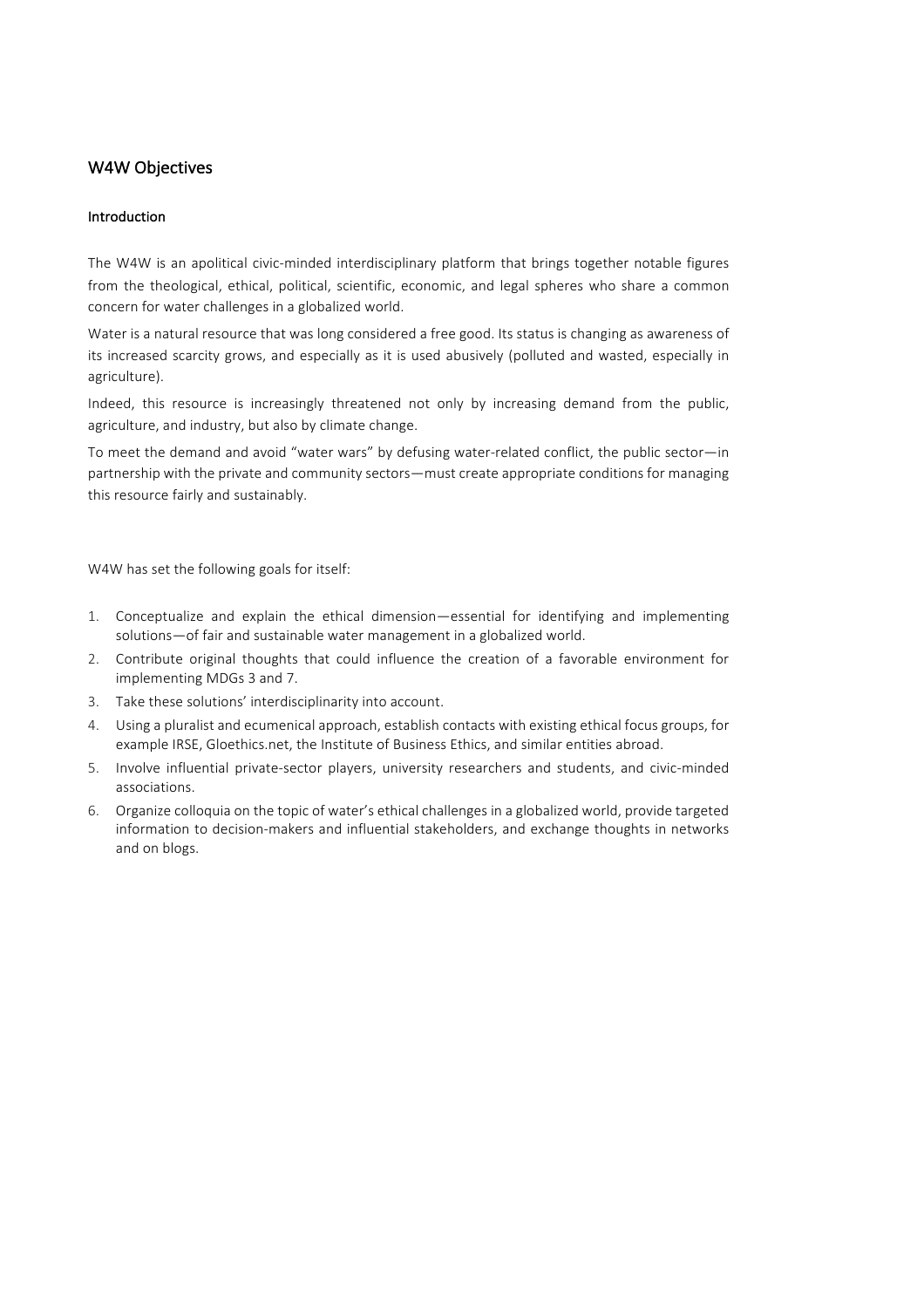# Water As a Human Right, Water As a Public Good, Water As an Economic Good

Evelyne Fiechter-Widemann, Attorney and founder of W4W

#### Introduction: Justice for Water

The main goal of this colloquium is to pose the question of **Justice for water**—that is, its fair distribution in a globalized world-as the twenty-first century begins.

As long as everyone on Earth had to go down to the river to quench his or her thirst and wash, such a question never came up. Things changed after the industrial and hydraulic revolutions: humankind's relationship to water was radically changed.

#### Water's Diversity and Multiple Management Concepts

Water is elusive in its diversity. It is used for many things, for example, as a source of energy or for shipping. However, we are not talking about this kind of water but rather water as a resource that is necessary for life, hygiene, irrigation, industry, and our luxury needs (swimming pools, for example).

Long ago, the Romans were already thinking about the complexity of the legal framework needed to ensure that water would be distributed wisely. They considered running water to be a common good, while groundwater was private, with rights of *usus, fructus,* and *abusus.*

In our day and age, given the challenges we face due to overuse of resources in general and water in particular, the legal frameworks governments have adopted to date are being reexamined, and new concepts are being proposed. Specifically, in 1992 a new principle, water as an economic good, was embraced by five hundred WMO experts meeting in Dublin to prepare for the Rio Conference on Sustainable Development. Echoing this concept, that of water as a human right was developed and adopted by the UN General Assembly in July 2010. I have learned that outside of the UN context, in 2005, churches in Brazil and Switzerland also issued a Declaration on Water As a Human Right and a Public Good.

In my opinion, these tensions between UN institutions themselves and civil society with regard to their opposing concepts for water, are worth our attention. Indeed, the positions taken have an impact on the decisions made by many players or "stakeholders," as we say these days—that is, governments, businesses, and civil society. Some people deplore the contradictory positions taken by those who support a right to water and the defenders of water as an economic good. The result of such obstructions at the level of theoretical discussions is to make the most interested parties of all, those who are thirsty, wait even longer.

Is there not some way to find a happy medium that would unite the positions of the two sides?

Let us take a look at these three concepts:

#### 1. Water As an Economic Good, with the Question Tied to Its Value and Its Price

The moment a good begins to become scarce, economic theory enters the picture.

Such was the premise of the 1992 Dublin Statement's authors when they gave water an economic value. Some writers do not hesitate to call the concept proposed for water in Dublin a truly revolutionary one, since until then water had been considered a free good, like air. It was also considered a good of little value, as recalled by Adam Smith's famous paradox of water and the diamond in The Wealth of Nations: despite its usefulness, water has little exchange value, whereas a diamond, which is not very useful, has a high exchange value. The aim of the Dublin concept was to combat waste, especially in agriculture.

What impact did, or might, this new concept have on water? I will answer with three points.

- A. The first is the example of the Aral Sea, which is at risk of drying up. If water had a value, perhaps the irrigation of cotton fields, which require a great deal of water, would be rethought and better water management practices adopted.
- B. The impact on property ownership is certain: this notion legitimizes the private sector.
- C. With regard to its political and psychological impact, this new concept could polarize a globalized world, with worries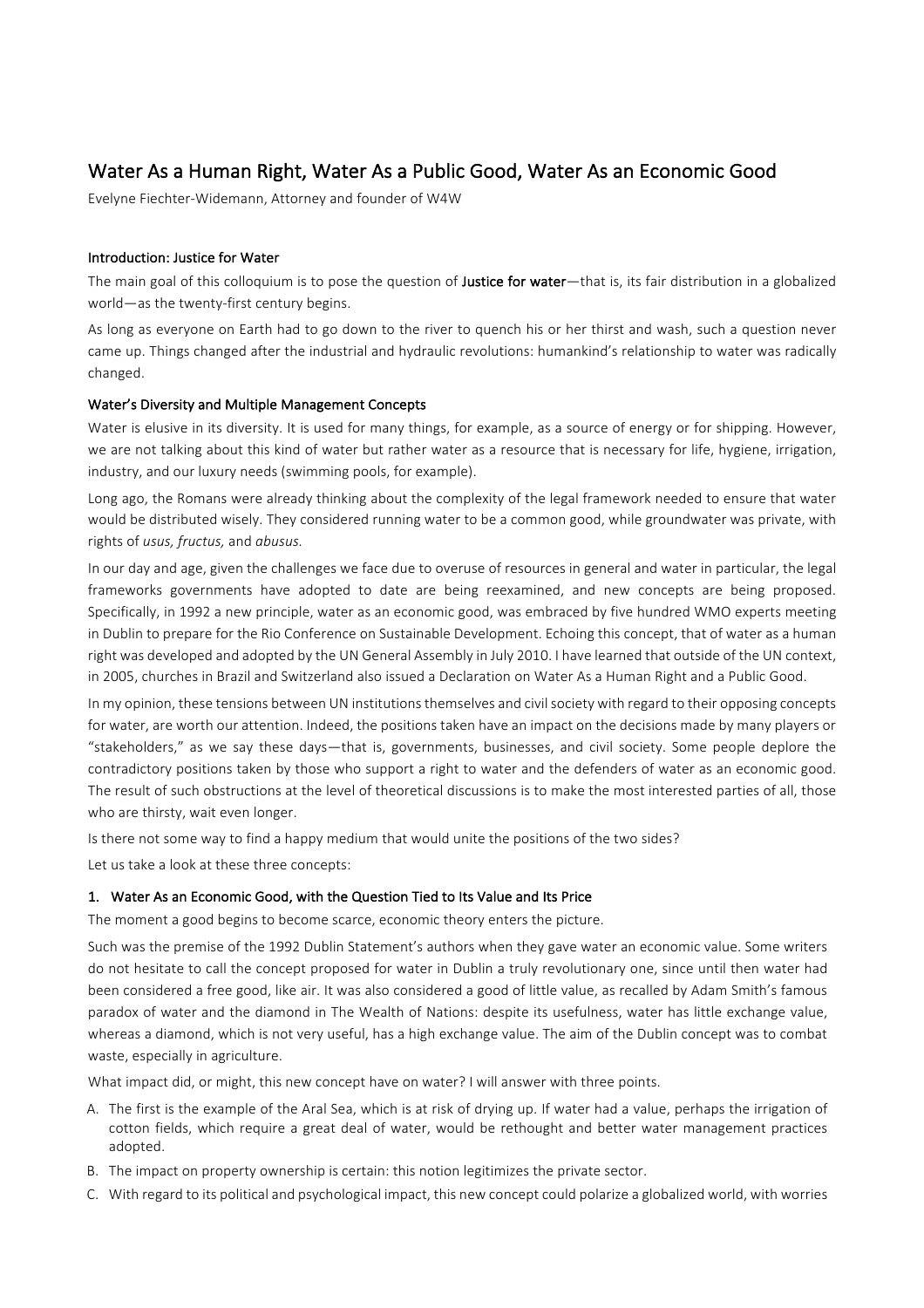that the rules of the market would not take into account the social, environmental, spiritual, and cultural significance of water.

This point is important, and to avoid such polarization, it might be useful to distinguish between an economic good and a market good. These concepts are often confused.

In fact, water does not obey the supply and demand principle as does, for example, petroleum, and it is not a market good. In my opinion, the broader notion of "economic good" allows us to take into account a number of factors other than price.

#### 2. Water As a Human Right

This has become a fixed expression, almost set in stone. But what is its scope and what are the expectations of a thirsty person?

We can consider this using an example: by virtue of the human right to water, could a Bedouin in the desert demand that pipelines be built so he could benefit from the same access to water that we have?

First I will give a legal answer, then an ethical one.

A. As a human right, water is what is known as a positive freedom, in contrast to a negative freedom such as a prohibition of torture.

This positive obligation implies a duty to help. But to help whom? Upon whom is the obligation imposed? We can instantly see the dilemma and the answer: it is impossible to determine both who is obligated and who should be helped. Governments have clearly understood this and have issued simple statements with no legal force whatsoever.

We find ourselves faced with a prerogative that creates a hope but is not claimable, at least until it is enshrined in a constitution—which, I will add in passing, is the case in South Africa, a pioneer in this area. In other words, in a lawsuit, a court will not find in the desert Bedouin's favor and will not order pipelines to be built.

B. So is this concept of a human right to water completely useless?

No, because it raises an ethical question. Water and its unequal distribution on Earth create a deep feeling of injustice. Why do we have sufficient high-quality water here, while in some countries men and women do not have a decent minimum to allow them to live with dignity? Can one then say that if the government here ensures the minimum basic level of "water security," it should concern itself with this injustice?

Now we are getting into philosophical questions, and I would like to mention the current philosophical debate that brings to light a concern for social justice at the global level.

The question that justice theoreticians are asking is whether the principles of justice that apply within the borders of a country or region, such as Europe, can be adapted for worldwide use. That is to say, can the Western world's distributive justice criteria be considered universal?

There are at least two opposing theories, the first espoused by John Rawls and David Miller; the second by van Parijs. The former consider that cultural context and the individual characteristics of each community, such as values, ties of solidarity, customs, language, and religion, shape the criteria for justice, and their scope cannot be universal. In contrast, for van Parijs, globalization has erased borders and one can speak of a global community to which the criteria for distributive justice can be applied—although such criteria must be clarified for the context of the globalized world.

But this difference does not place Rawls and Miller squarely in the camp of those indifferent to the fate of the most destitute. Neither does it number van Parijs among those who empathize with countries whose people suffer from poverty. On the contrary, the former speak of a duty that is incumbent upon liberal societies—which Rawls describes as "decent" (meaning those that recognize the international principles of public reason)—to render emergency assistance to societies whose socio-economic system prevents them from providing their members with the decent minimum. David Miller even sees intervention as a duty of rich countries to ensure that poor countries' minimum needs are met. Such aid cannot be more than supplementary, however, to the extent that the poor countries' governments have done everything possible to improve the lot of those for whom they are responsible. Only in specific instances where they continue to be dogged by misfortune should action be taken.

Some people ask whether such positions are not more a matter of charity than of justice.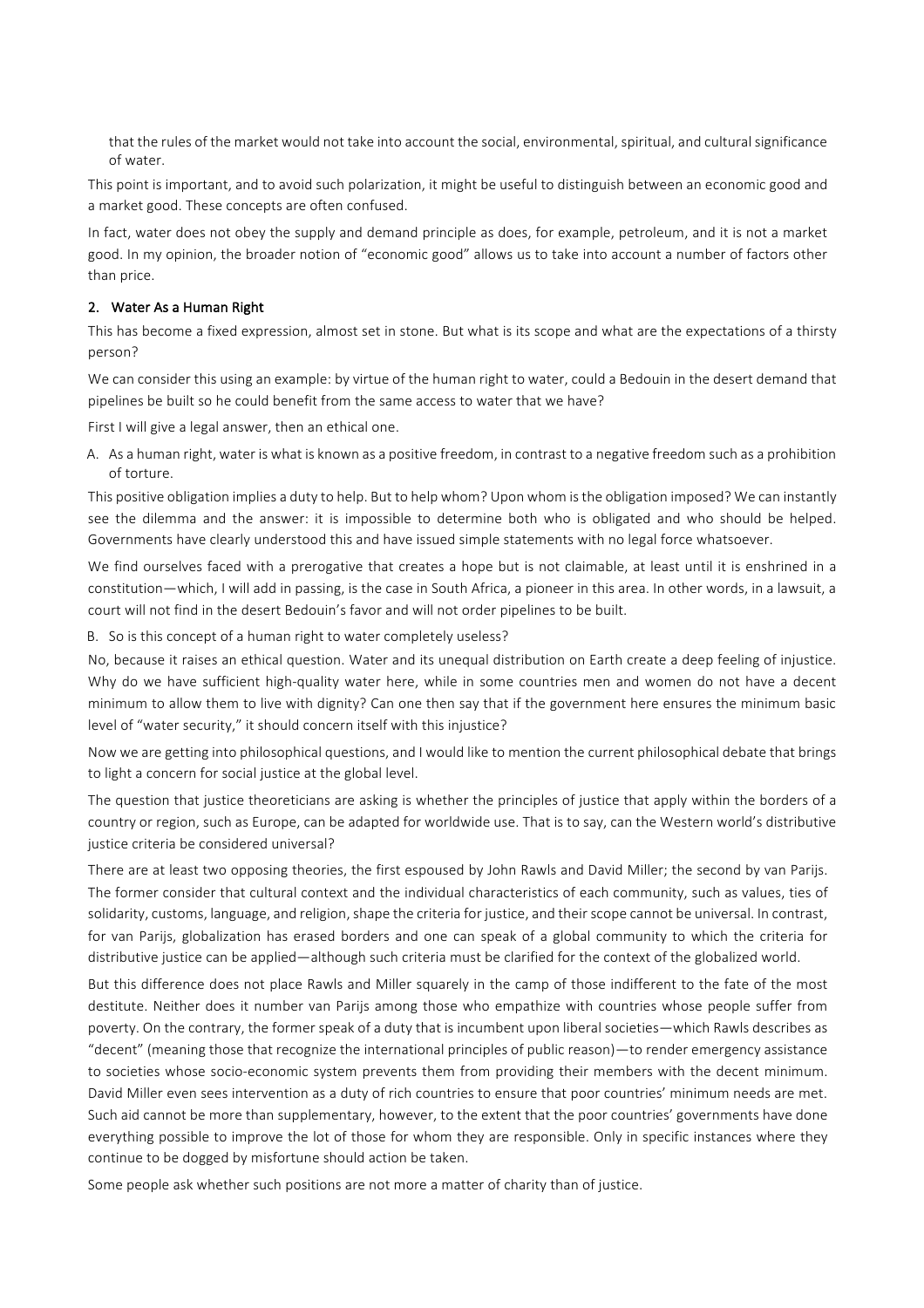Prof. François Dermange believes that the debate about global justice has reached a dead end, but that Adam Smith's thoughts on the division of labor as the key to the economic system, as discussed in *The Wealth of Nations*, could provide a way out. Even though this theory dates back to the eighteenth century, it remains highly relevant today in the sense that it is an emphatic reminder of humans' capacity to interact according to their abilities.

In Smith's famous example of the philosopher and the porter, both have a role to play in a spirit of mutuality. So the "Scottish Enlightenment" philosopher is not so very far removed from Amartya Sen's "capabilities." Sen feels that it is important to encourage the development of everyone's possibilities, regardless of what he or she is or the country in which he or she lives.

## 3. Water As a Public Good versus Water As a Private Good

Water's classification as a public or private good, that is, its class of ownership, is of interest for the water supply issue. The official theory of public goods, first proposed in 1954 by Samuelson, holds that a public good has three characteristics:

- 1. it is not divisible
- 2. insolvency does not exclude its use
- 3. there is no rivalry in the acquisition of it

The typical example is air. In contrast, a private good is divisible, its use by the insolvent is excluded, and its acquisition is subject to rivalry.

What is the case for water, which is what interests us here?

As I said at the beginning of my talk, water is elusive in its diversity. If it is abundant and clean, there is no rivalry or exclusion, and it is a public good. But if it is scarce or polluted, the criteria for a private good will come into play.

Should we conclude from this that we should reject the positions of both right-to-water supporters and others who consider water an economic good?

I would answer that we need to weigh interests and find a balance in order to move beyond polemic. Two concepts are possible: that of an imperfect public good and that of a common good.

Economists came up with the concept of an imperfect public good for goods that meet the criteria for a private good but have political, social, and human importance. This is indeed the case for water.

This concept was probably at the heart of the heated debates in Switzerland before that country opted for the public sector in all cantons except Zug. At the international level, we should note that most countries have taken the public approach, with a few exceptions such as Great Britain and Chile.

B. The concept of a common good is aptly illustrated by two examples, the ancient canals or bisses in Valais and the similar aflaj systems in Oman. A common good's advantage is that it allows for shared management and the preservation of mutual interests. These shared interests would serve as the basis for an ethical pricing policy that would take into account social, environmental, and research and development costs as well as investment and accident risks.

In my opinion, the best concept to use will be dictated by local circumstances, including geographical and especially political and sociological factors. Supplying water requires considerable financial investment, management of which can be public in the case of a strong government well versed in the rule of law.

On the other hand, in cases where the government is deficient, private or community management could be wise, with the clarification that such management is not possible unless a community worthy of the name actually exists.

#### Conclusion

Here is my viewpoint on the structuring of these three concepts—water as a human right, as an economic good, or as a public good.

- 1. Water as a human right is appropriate as applied to the amount of water needed for survival.
- 2. With respect to the amount of water needed for hygiene and health, the concept of water as a public good is appropriate in a country with a strong government that can maintain the infrastructure.
- 3. Classifying water as an economic good could guide regulations intended to limit waste, especially in agriculture.
- 4. For luxury needs, however, there is no reason not to apply market rules. In summary, I think that concepts should inherently enlighten and not divide.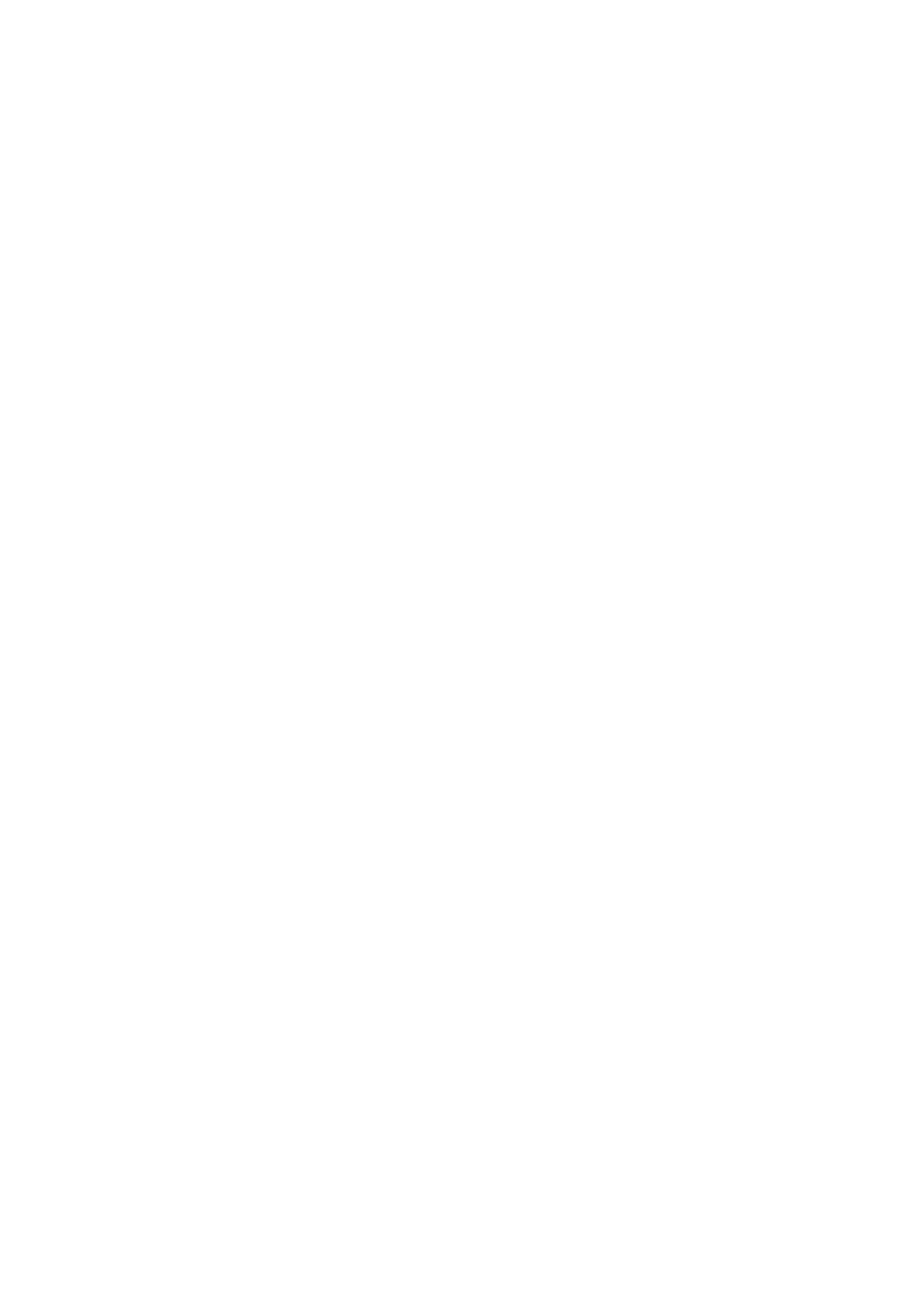## Do Water's Challenges Require Mobilization of All Sectors of Society, including the Private Sector?

François Münger, Head of Water Initiatives at the Swiss Department of Development and Cooperation (SDC)

#### *W4W Summary*

*Water* is a major strategic issue, a global challenge. Consumption of it has increased by a factor of six in 100 years, while the population has tripled during the same period, leading to problems such as sanitation, production, maintenance (or *restoration)* of ecosystems, and sometimes water's complete degradation.

The most important of these is sanitation. Worldwide, only one in two people has running water available. The distribution of global consumption is 70% for agriculture, 20% for industry, and 10% for human needs. We must achieve integrated *water resources management (human beings, industry, agriculture, and nature).* 

*Public-private partnerships* (PPP) are needed in order to develop projects. Current discussions about multinationals are *eclipsing* some excellent work done by the private sector. In particular, the SDC is working with Nestlé, Syngenta, and *Holcim.*

*Political principles/guidelines/private-sector participation—toolbox*

The ISO is taking up the new area of standardization of potable water management services. It is focusing its efforts on water supply management, preservation of water supplies in crises, and the efficiency of distribution networks.

*Many* startups for managing green tech are being launched in poor countries and they need support.

*"Virtual water" principle for making something (water needed in relation to water polluted). Example: manufacturing a car takes 400,000 liters of water, 1 kilo of beef needs 15,000 liters, and 1 kilo of wheat requires 1,300 liters.*

*NB: 80% of Switzerland's water footprint is outside of the country!* 

Now, at the beginning of the millennium, water is a strategic issue of critical importance, but this is not new. It is a common good of humanity that has shaped our past history and will affect our future as well.

Potable water, sanitation, and water for food production are vital. It is also of the utmost importance that we leave enough water for nature in order to maintain ecosystems and, in return, to benefit from what they can offer us. Water is also at the heart of industrial and energy production.

The water sector is facing unprecedented changes.

In the twentieth century the world's population tripled, while during the same period water consumption increased sixfold. Climate changes are also complicating the picture. Added to this is the degradation of water quality: each day, two million metric tons of untreated wastewater are discharged into the world's aquifers and surface water.

#### The threat of a global water crisis is real. It is expressed in different ways:

- The potable water and sanitation scandal: about one billion people still do not have access to potable water and 2.6 billion have no sanitation. Only one out of two people has a tap at home.
- Another expression of the crisis is the risk of a shortage and its consequences for agricultural production. Agriculture will need to increase production by 50% by 2030; it already currently consumes 70% of all fresh water used. If things continue as they are, it is estimated that by about 2030 half of the world's population will live in areas where demand exceeds the available usable resources.

The concept of integrated water resources management is used: certain amounts of water are allocated to meet demand in four major categories of use:

- household water
- agriculture water
- industry water
- nature water

These four categories compete for a limited resource, and there are inequalities among them in terms of their political and economic weight. One can cite the example of nature, in comparison to the economic and political weight of agriculture or industry. But there are also great injustices in how decision-makers take the interests of urban and rural areas, and of course the rich and the poor, into account.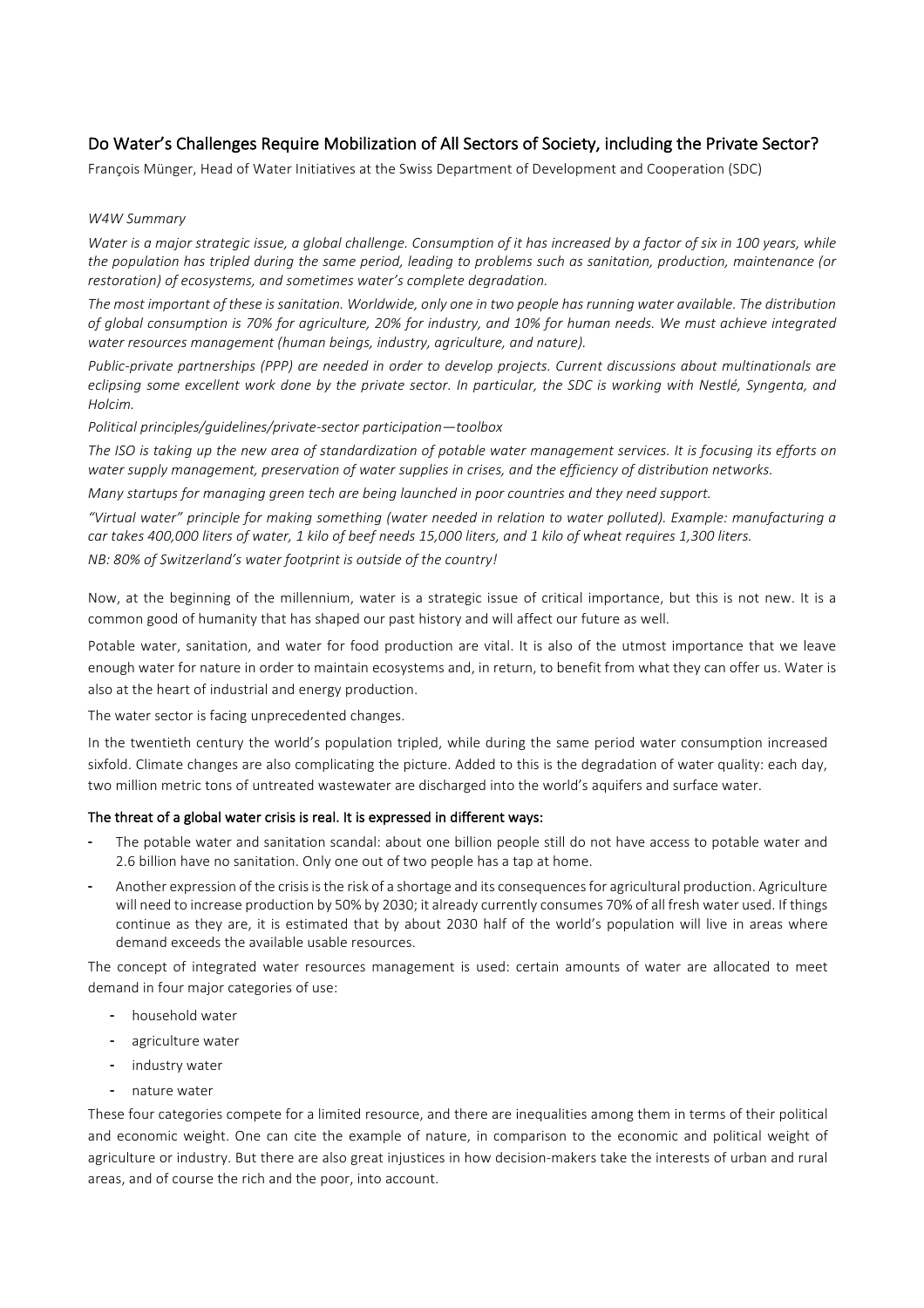Access to potable water and sanitation has gained status through its recognition as a human right, which has also lent it a special, necessary weight. Such recognition also goes beyond the MDGs by highlighting some new values (such as water quality and quality of services, accessibility, and affordable rates).

But there are also misunderstandings about this right to water, especially where the private sector's involvement in potable water services and sanitation is concerned.

Even so, PPPs remain an option. They supply technical expertise and managers in the urban environment, rural areas, and small towns alike. Such increased capacity is especially important for local authorities, who in the context of decentralization must meet a huge demand for services with often very limited financial and human resources.

Discussions on this issue have focused too heavily on international companies, forgetting the importance and development potential of the domestic private sector and small local entrepreneurs, for example, operators in Mauritania's small towns, or Plastiforte/Aguatuya in Bolivia. Currently, this local private sector is often the only party present to ensure minimal service in underprivileged urban areas.

A few years ago the SDC, together with the State Secretariat for Economic Affairs (SECO) and reinsurance company SwissRe, engaged in very extensive international dialogue to develop some principles for implementing such projects.

The principles were built around core values, especially potable water as a human right, due regard for sustainable development, fair participation in processes, and good governance. These guidelines are structured around ten or so key principles, including responsibility to the poor, protection of resources, and transparency. In no way do they constitute a neoliberal vision promoting the privatization of services or abdication by the State. Water is not charged at a market rate!

Furthermore, participation by civil society is of the utmost importance, especially by representatives of the poor, as partners in implementing, supporting, and monitoring these processes.

We feel that by taking this prudent, participatory, and transparent approach, the PPP concept can make an important contribution, but it is only one option, and one which if chosen must in no case be a condition that is imposed by financing institutions. 

As already mentioned, however, the question of "water" must not be reduced to the single issue of drinking water.

As you know, it takes 400,000 liters of water to manufacture a car. This is "virtual water," that is, the amount that is needed to make products or provide services plus the polluted water so generated. This total amount is a product's water footprint, a relatively new concept.

The private sector is essential in reducing this footprint. So to this end, we have entered into some partnerships with major Swiss companies, especially in southern countries. The interest here lies in the fact that we need to reduce, not only factories' footprints, but also those of their suppliers (agriculture, mines, etc.). Moreover, globally speaking, Switzerland is a driving force behind ISO standards concerning the water footprint.

Some players are even suggesting a water offsets market similar to that for carbon offsets (although in principle I think this is not necessarily a good idea, their real relevance in mobilizing funds for water must be analyzed).

Another aspect is that now that we are talking so much about green technologies, we dream that they might also help advance such fundamental causes as the war on poverty.

In this sense, considerable progress has been made in recent years in terms of reliability and cost reduction for membranes. This is a good opportunity for water treatments.

Several startups and small and medium-sized businesses in Switzerland and around the world are undertaking technological developments to meet water's challenges, with a clear desire to help serve the bottom of the social pyramid in developing and emerging countries while being environmentally responsible.

The specific challenges for these courageous startups are difficult. In addition to the technological aspect, they include having a solid business model that provides for the operation and maintenance of equipment and the constraint of producing water at the local price. I believe that such commitments must be supported.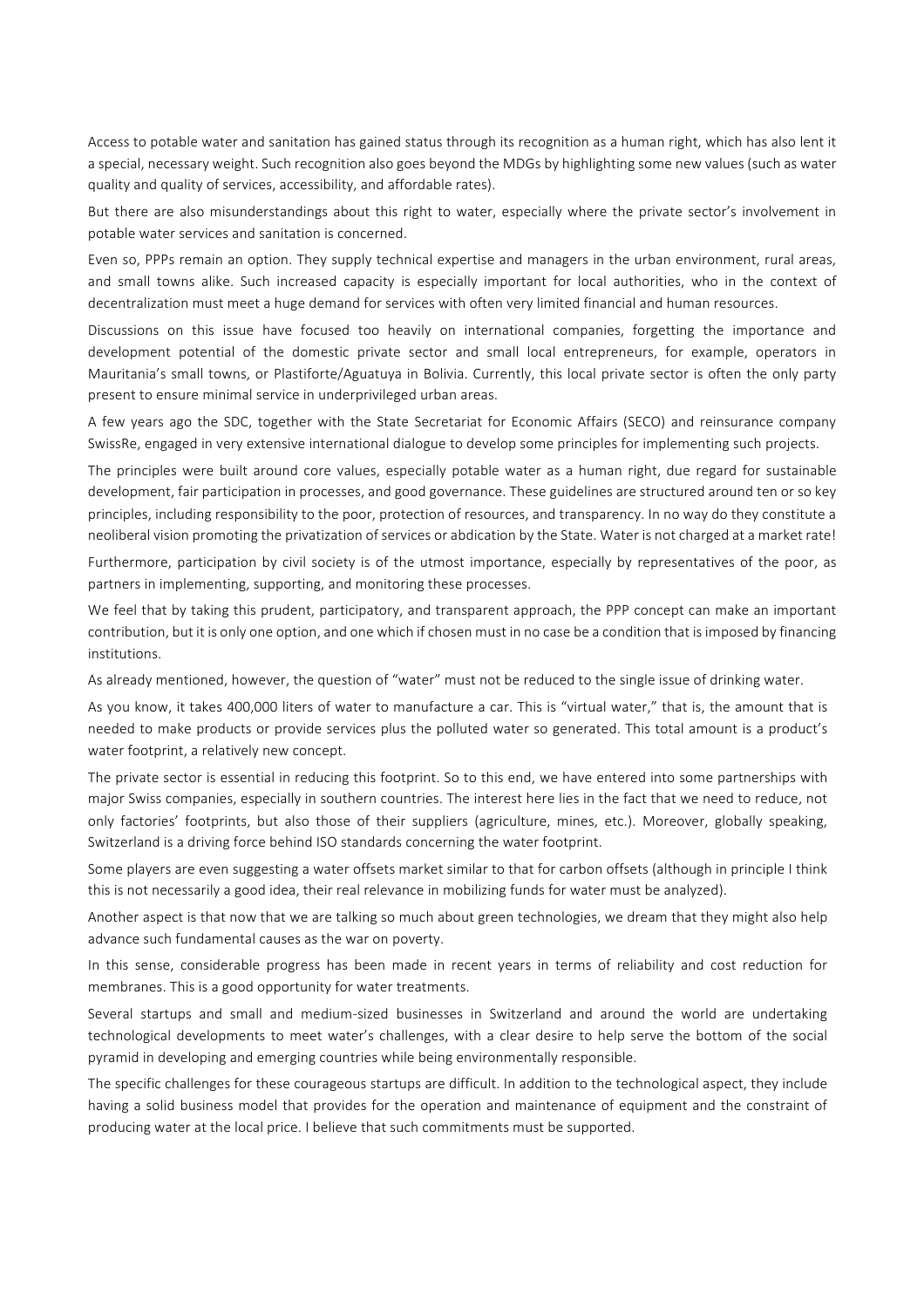## The Role and Reach of the "Polluter Pays" Principle in Water Management

Anne Petitpierre-Sauvain, Honorary Professor, University of Geneva

## THE POLLUTER PAYS PRINCIPLE

"Polluter pays," a type of causality principle, requires that the costs of environmental harm be paid by those responsible for the damage, i.e., the polluters. This goal is met only if such costs include not only restoration and cleanup but also the prevention of more damage later. So the costs of prevention should also be paid by the potential polluter.

The principle applies to all external costs or "externalities" (i.e., the social costs resulting from environmental damage). It demands internalization of expenses for preventing and mitigating environmental harm as well as those for taking suitable steps with regard to the polluter's liability. It is also expressed through incentive taxes that both provide the resources needed to cover the costs of environmental protection, and show the real cost of products and services, thus giving it an informative and educational function.

In international law, the polluter pays principle first appeared on May 26, 1972 in OECD Recommendation C(72)128 on Guiding Principles concerning International Economic Aspects of Environmental Policies, and on November 14, 1974 in Recommendation C(74)223 on the Implementation of the Polluter-Pays Principle. In a more general context, it is included in Principle 16 of the Rio Declaration.

## POLLUTER PAYS PRINCIPLE AND ACCESS TO WATER

QUESTIONS ABOUT THE PRICE OF WATER

Should water have a price? If so, should it correspond to "internalization" of costs?

- Costs of eliminating another water service?
- Costs of water-supply infrastructure?
- Costs for wastewater removal and treatment?

Who in the chain of production and consumption should pay the costs?

Does the right to water (as a necessary good) preclude payment for it, even as a function of the polluter pays principle?

Does the right of access include the right to pollute? If so, what are the limits?

Should a public water service corresponding to the human right be created? Who should pay for it?

#### POLLUTER PAYS PRINCIPLE AND RESPONSIBILITY

**QUESTIONS ABOUT WATER USES** 

Should some uses of water be prohibited (excessive pollution)...

- based on the treatment costs arising from them?
- based on the type of impact on water quality (harm to biodiversity)?
- based on the type of impact on water availability (negative effects on other users' rights)?

If all uses are permitted, how should the costs be distributed?

based on the amount taken (internalization of costs)?

- based on third-party rights (liability)?

Is a competitive water market conceivable?

- if not, how should allocation be managed?
- if not, who should pay the costs of water use?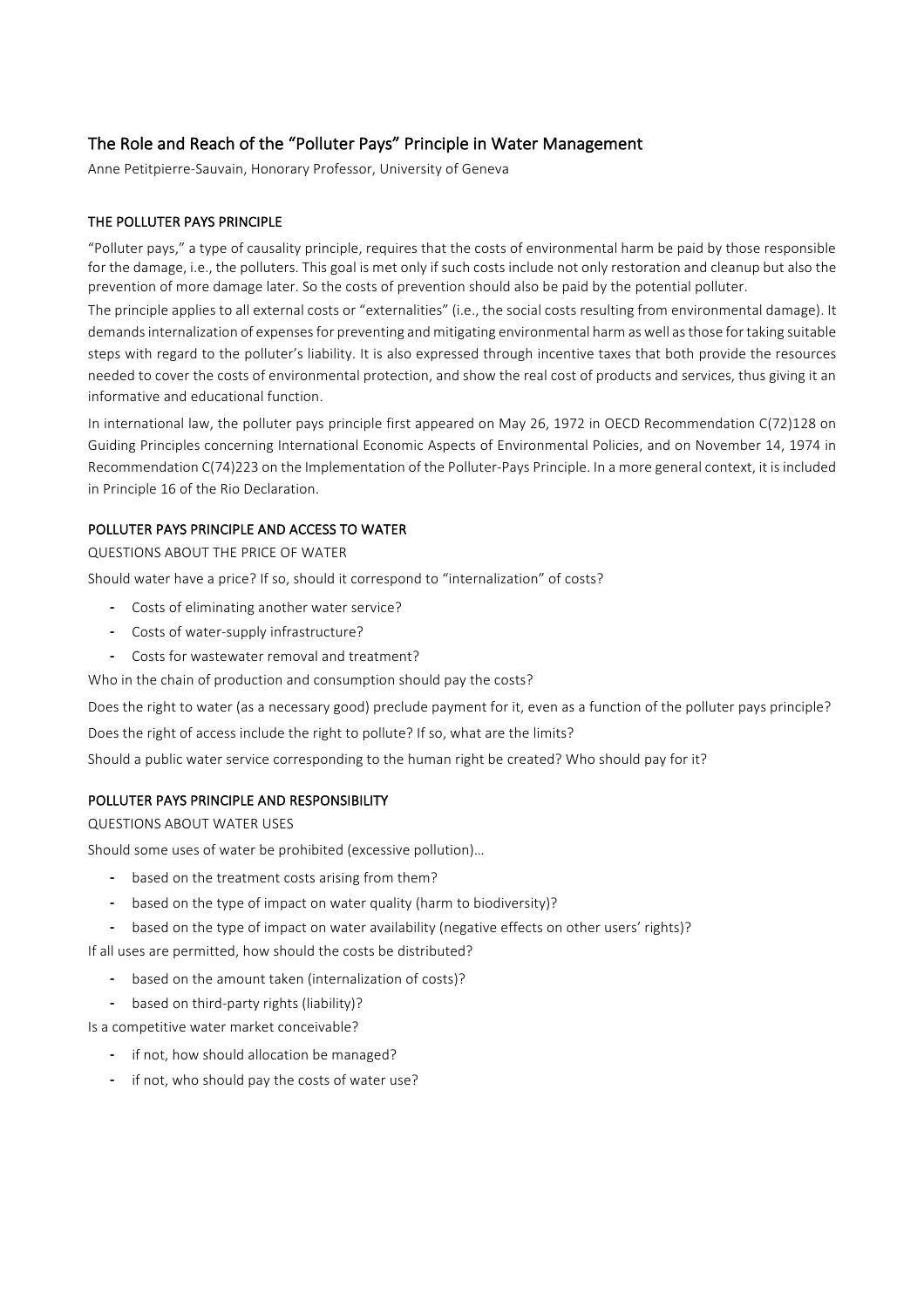## The Social Justice Focus in Sustainable Development: Some Challenges of the Current Philosophical Discussion

François Dermange, Professor of Ethics, University of Geneva

#### *W4W Summary*

The "social justice" focus in sustainable development, a link between economic development (the concept of need, especially the needs of the poorest), environmental protection (for example, a government limitation on certain *technologies), and social justice.*

The Brundtland Commission report (1987) defined social justice as coverage of the essential needs of the poor, to which *a preferential option must be given:*

- *- helping the poorest*
- *- limiting the use of resources.*

*Internalization of costs has a rearessive effect on the poor.* 

The 1992 Rio conference shifted the focus (it used the Brundtland criteria but reinterpreted them):

At this summit, the interdependence and indivisibility of the three focuses of sustainable development were stated for the first time. However, social justice was replaced by peace, which became the third focus along with economic *development and environmental protection.*

As far as distributive justice was concerned, Rio abandoned the idea of giving priority to the needs of the poor, preferring *instead to talk about giving priority to development in the most vulnerable countries (principle 6) and eradicating poverty,* reducing disparities, and meeting the needs of the greatest possible number of people.

Next, F. Dermange spoke about distributive justice. The 1648 Treaty of Westphalia, which ended the Thirty Years' War, *created a triple separation between law and morality, law and policy, and domestic and international law. While this* system became established in Western democracies, its first principle suffered a gradual erosion. The other Westphalian principles do not seem to have been revisited, especially the idea that the State is the sole source of law in domestic law *and the sole topic in international law.*

For twenty years, the global justice debate has revolved around the question of knowing whether the models of justice developed within States were also valid between States. At the risk of oversimplification, a single model came to be widely used in Western democracies: that of John Rawls. For the record, in his book A Theory of Justice Rawls (1921-2002) explained the following two principles of justice in lexicographical order:

- 1. The principle of greatest equal liberty: every person must have an equal right to the greatest fundamental liberty, with the same system of liberty for all.
- 2. The difference principle, which allows social and economic inequalities provided that
	- the inequalities are associated with functions and positions open to everyone in a context of fair equality of *opportunity;*
	- any improvement in the lot of the most advantaged people is accompanied by an improvement in the lot of society's most disadvantaged people (this is called the "maximin principle").

This principle of justice is not applicable worldwide.

Rawls gives an example reminiscent of the grasshopper and the ant. If there are two countries with comparable resources, and one decides on a pastoral lifestyle while the other chooses industrialization, and if the second country then becomes wealthier than the first, the second will not be forced to subsidize the needs of the first, which must bear the consequences of its decision.

*From* this standpoint, the answer to the widespread poverty in "grasshopper" States lies not exclusively in a redistribution policy that would unfairly transfer the cost to the "ant" States, but instead in how the "grasshopper" States see *themselves.*

The causes of a people's prosperity are to be sought in its political culture and the religious, philosophical, and social traditions that underlie the basic structure of its political and social institutions, and also in the industriousness and *cooperative abilities of its members, with their political virtues being the glue that holds everything together.* 

*Should* we impose a global redistribution system? Adam Smith defends this principle: the function of the economy is to *create* wealth and, to a first approximation, redistribute it.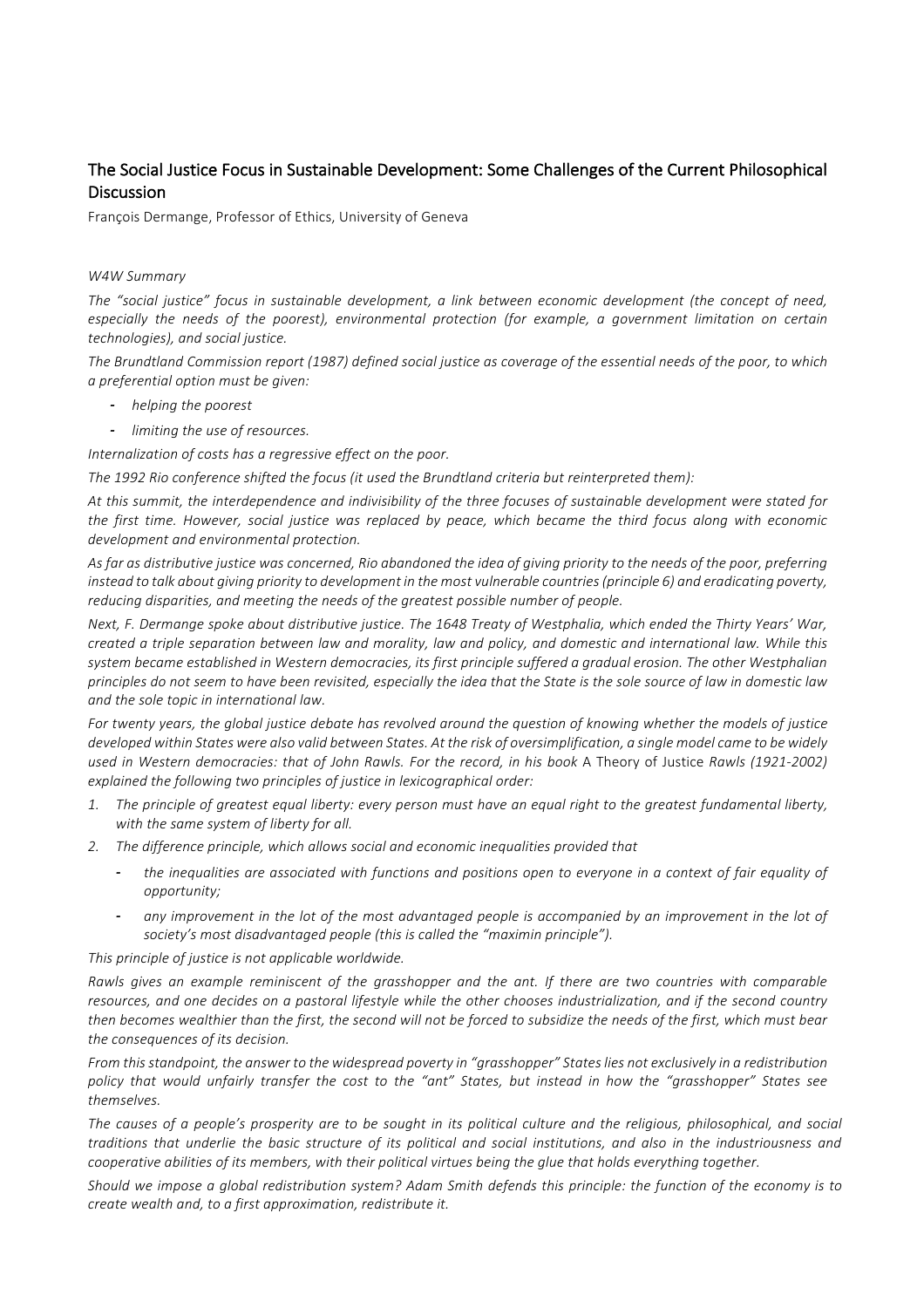F. Dermange concludes that the ethics of water is not a question of water, but one of human dignity.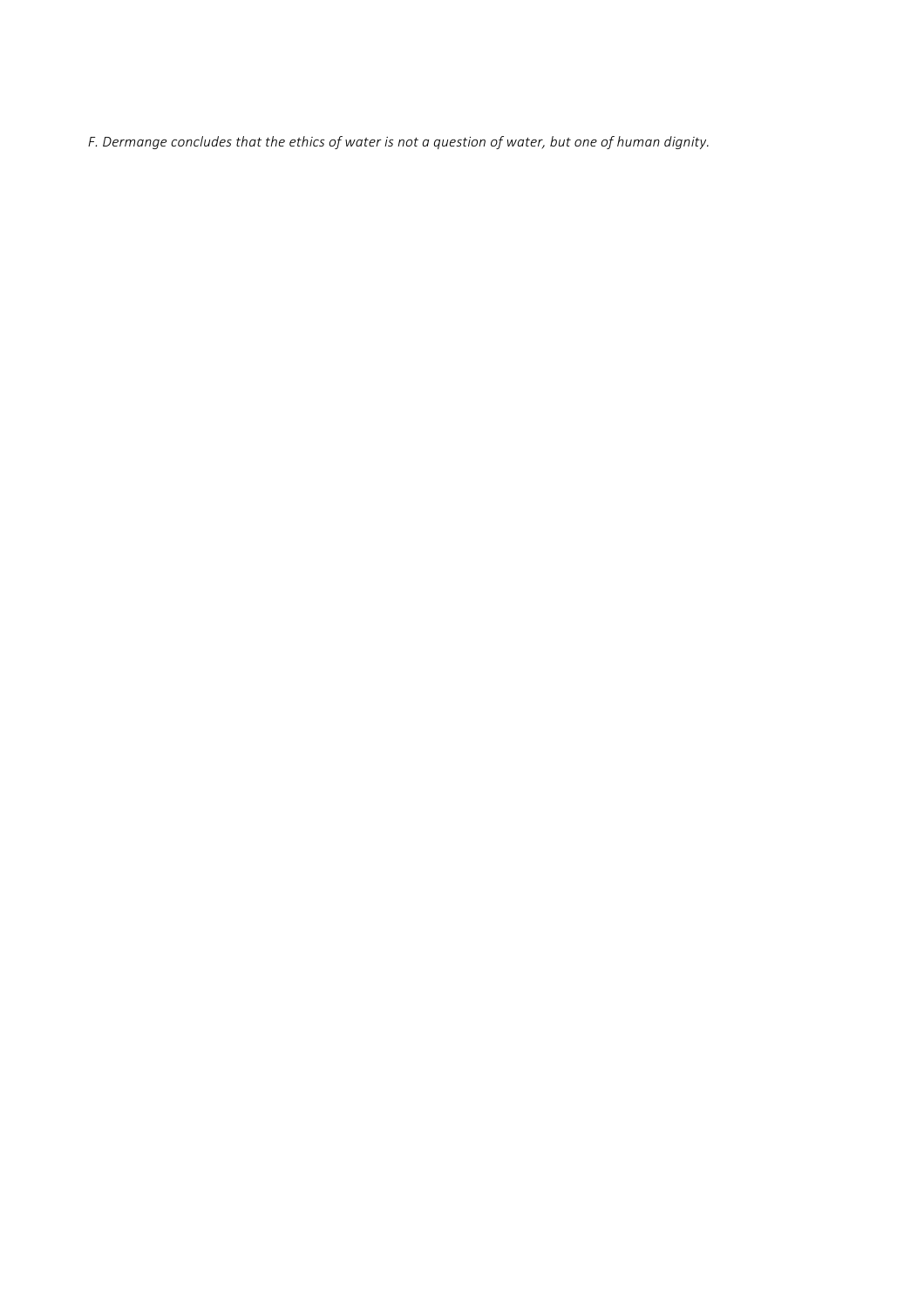## Discussion and Questions for the Speakers

#### *Question to A. Petitpierre-Sauvain*: And if not, what other structure could be suggested? A quota system?

A. Petitpierre-Sauvain's reply: A market needs framework conditions. Can it manage allocation of the resource, or not? What about the poorest people? An irrigation system? Allocation should be managed by governments.

*E.* Fiechter-Widemann's reply: South Africa has regulated water distribution in set amounts sufficient for a family of eight people. Equality is impossible, considering that some families have more than eight people and others less than that. It is not rare for the latter to sell their extra water to golf companies for irrigating golf courses! As a result, too many people are left without enough.

*F. Münger's reply:* The cost of potable water has never been completely privatized. What would be a totally fair price be?

*F.* Dermange's reply: If the market does not determine the allocation of water, then who does? That might create other problems.

*A. Petitpierre-Sauvain's reply:* Other framework conditions are necessary, or there is no market.

#### *Question by C. Sommaruga:* What is happening with Japan's water and pollution by radioactivity?

*F.* Dermange's reply (with a nuclear waste expert from the audience): water is the worst enemy! Problem of storing waste in Switzerland—a political question that must consider interests stretching over thousands of years and generations.

A. Petitpierre-Sauvain's reply (former member of the nuclear plant construction commission): On condition of having a real solution, with cost figures, for the waste and for dismantling facilities. These parameters ought to have an effect on costs. So the real costs need to be factored in so that water can be allocated according to market rules (which has not been the case). The same is true for technological accidents and water pollution (because it affects many places).

*F. Münger's reply:* A third of all human beings do not have toilets with running water: 70% of waste goes into the water without treatment. At an international level, include all stakeholders who have an interest in a given water source, set priorities via international law, positions depend on entities that often have contradictory objectives; if there are questions about the use of groundwater that need to be settled among several countries, then in case of a lawsuit the governments concerned can turn to the International Court of Justice.

*Question:* Will the cost of treatment change access to water?

*F. Münger's reply: reply:* Is it normal to use water to transport waste (e.g., fecal matter)?

A. Petitpierre-Sauvain's reply: The question is one of choice of technology. Do technological alternatives exist?

*Comments by J.-B. Charrin* (WaterLex), international human rights specialist: Water is an enforceable right in certain countries (such as South Africa).

International law's contribution is made through framework conditions (procedural law) to include public participation and set priorities.

*Comments by E. Fiechter-Widemann:* UN bodies such as UNEP/UNDP that are based on a "human rights and social dimension" vision object to the IMF's vision, which banks on need and the economic aspect. They cannot reach agreement! It is of the utmost importance to reconcile them in order to find concrete solutions for the world's 1.5 billion poor people.

*Comments by A. Petitpierre-Sauvain:* A concrete example is a pollution case in India's Supreme Court. The court incorporated the conclusions from Rio and as a result, there are now procedures and courts to which people can turn to complain about water access problems.

*Comments by F. Münger:* In South Africa, the first twenty liters are free, then you pay for the rest. But there is still a problem of subsidies that some receive and others do not.

*Question by Claude Bernard* (geochemist): With regard to the problem of aquifers shared by two countries that use different legal systems to manage them: what authorities develop or regulate them?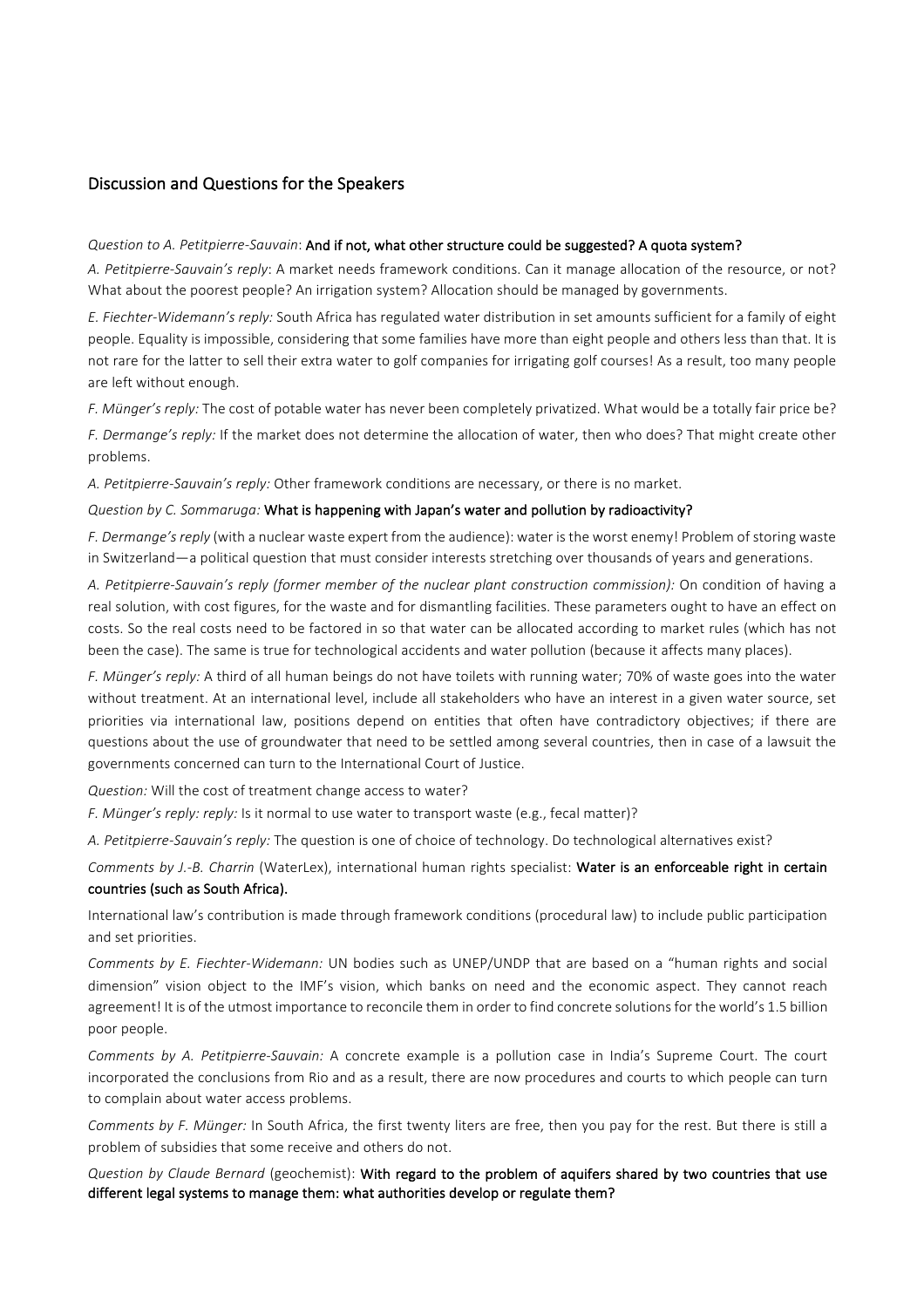Students' reply: there are many, it all depends on the government structure: Court of justice (if the countries are members of the same group) or special systems of government (depending on any agreements signed): courts of arbitration. But some governments are reluctant to sign international agreements.

*F. Dermange's reply:* Natural resources are global or shared, therefore their liabilities must also be subject to shared management, and this becomes a question of ethics.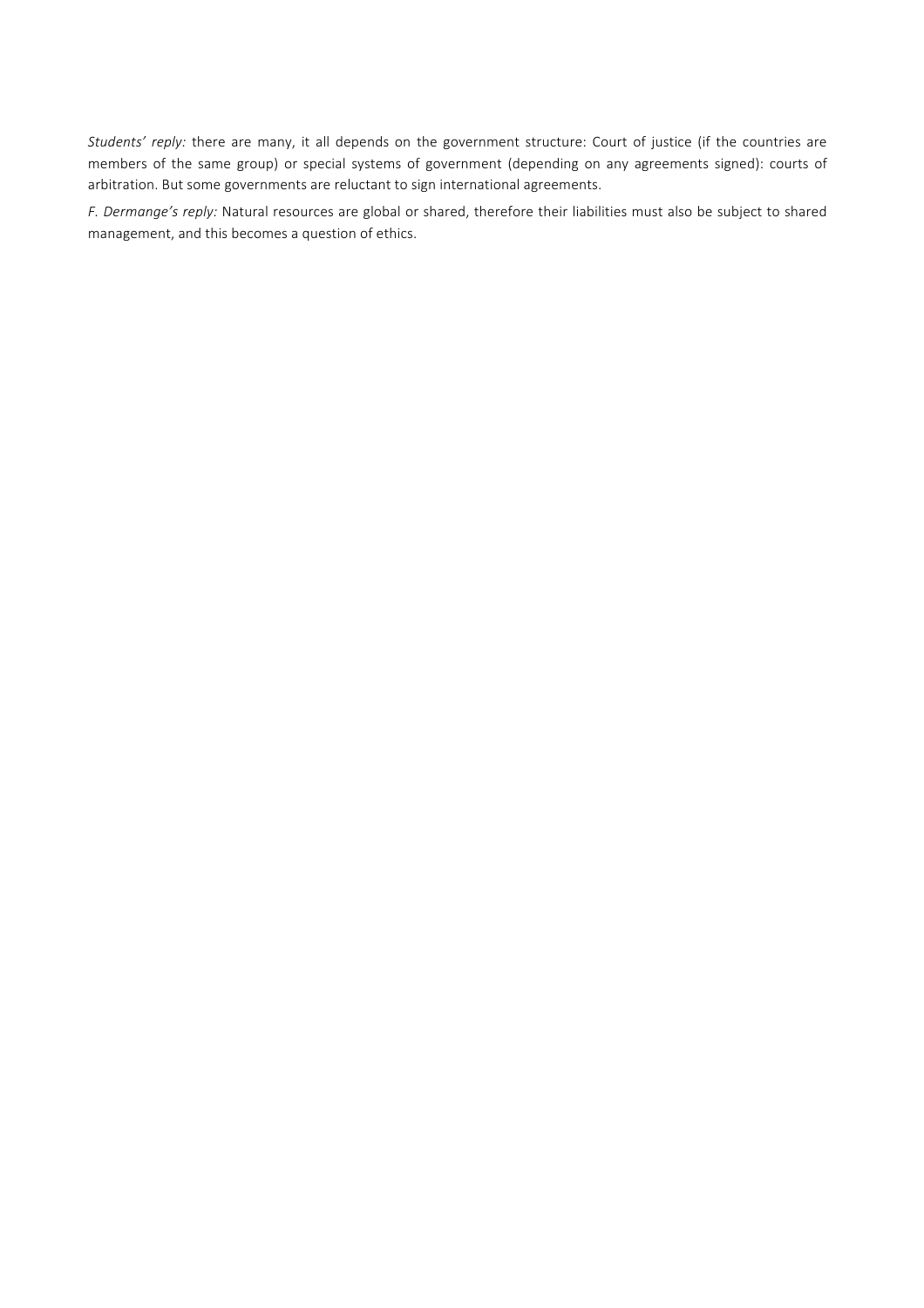#### Real-World Example

#### Swiss Fresh Water: A Low-cost Decentralized Desalination System for Low-Income Populations?

Renaud de Watteville, founder of Swiss Fresh Water, co-presenting with Cédric Lombard, founder of Impact Finance Management and Atelier Incandescent

Swiss Fresh Water (SFW) has developed a small inexpensive machine that operates by reverse osmosis and produces 50 to 90 liters of water per hour using power from solar panels. Water costs start at 0.007 francs per liter depending on where the apparatus is used. The machine is easy to maintain and well adapted to any kind of country. It enables microentrepreneurs to devote their efforts to selling water to a very localized customer base.

An innovative distribution model aims to maximize local impact and ensure optimal water quality by connecting the system to Switzerland through telemetry (to keep ahead of maintenance needs).

Impact Finance is an investment fund that is participating in developing businesses with a major social, environmental, and economic impact. It has worked with SFW to define its local distribution model and is helping to implement the first pilot project in Senegal. Given the pilot project's success, it plans to invest in SFW. It has also established an impact monitoring system for the businesses, which helps us to understand a project's total impact throughout its value chain and over time.

#### Some specifics on the machine, from a 2010 text by R. de Watteville

SFW is developing a machine and a low-cost, decentralized distribution and maintenance system.

- For the private market, all is clear! Classic distribution.
- For the BoP (bottom of the pyramid) segment, things are different!

People earn between 1 and 9 dollars per day. Some have access only to dirty, sometimes brackish water, often of poor quality. They often pay for it, and pay dearly! High-quality fresh water is outrageously expensive...

SFW suggests offering water at an affordable price while avoiding power dynamics, the mafia, and water barons. To this end, it has set up a foundation that buys the machines and rents them to villages and rural communities.

Every liter sold pays for a part of each link in the chain:

- Local wages (kiosk attendant, community, village)
- Maintenance
- Machine rental or administrator
- Depreciation

Any profit is divided among:

- the direct community: water-related infrastructure, purification, toilets, education, well refurbishing, etc.
- the indirect community: installation of new machines in a poorer area.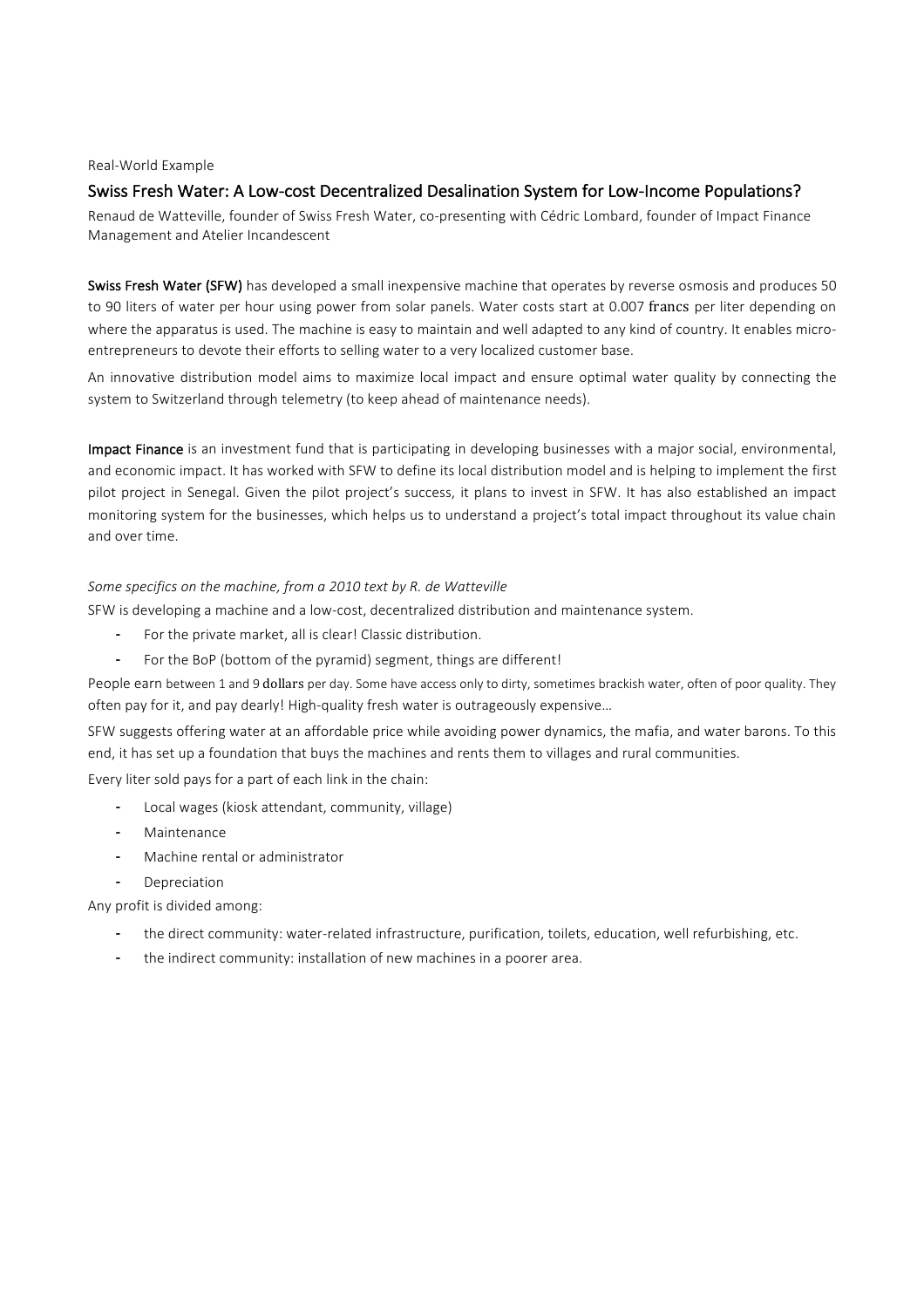## The discussion resumes

*Question:* It's a beginning, but there is an element of chance...

F. Dermange: This is an example of values that are shared by the stakeholders but not motivated solely by profit. We need to break down the distinction between a public good, a commercial good, and a right because they are starting from the needs. It is a way to subvert the economic game by being very liberal.

Redefining the concept of "impact value" and incorporating conflict prevention would be of interest.

#### *Question by J. J. Fornay:* Does the third value correspond to the market?

*C. Lombard:* Investors want to revisit the values of sustainable finance.

*F.* Dermange: The role of power, power struggles? Take as an example the ancient systems for collective water management (the *bisses* in Valais).

Encourage application of the subsidiarity principle and local values, which differ depending on the country, to make the process efficient, with safeguards.

*F. Münger:* Does "just in time" leave room for error or unexpected local occurrences? Giving power to someone can harm someone else, who later throws a monkey wrench into the works.

## N. Kumer presented the "La maison de la Rivière" foundation in Tolochenaz.

The goal is to preserve the water's quality until it is used.

This foundation was created to make it possible to research and develop aquatic ecosystems through basic research (in biology and botany, ten years of study of the Boiron de Morges stream), applied research (restoration of watercourses), and environmental education (nature trails and educational presentations, including a tour of the submarine *Forel*).

www.lamaisondelariviere.ch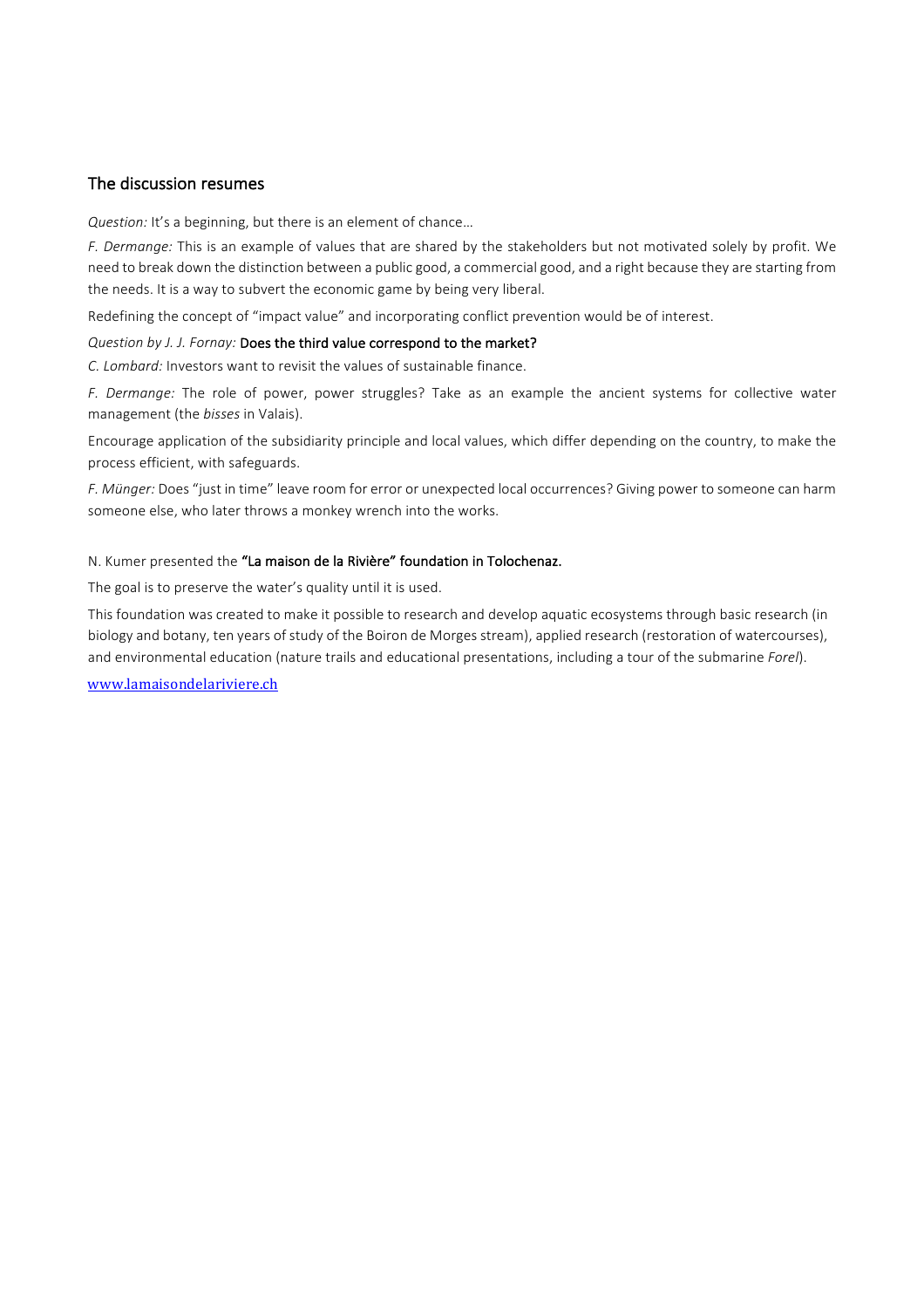## Is Selling Water Good?

Some thoughts by Renaud de Watteville, W4W November 10, 2010

### **Observations**

Water is a natural resource that is necessary for all animals and plants, for life!

The power dynamics begin with the puddle or stream where animals come to drink, and underground where tree roots make huge efforts to reach the places where water lies.

This state of affairs also applies to our civilizations, as Francois Galland of Suez Environnement showed in a speech, though they have added consumer goods, industrialization, waste, and other things to the mix.

The amount of water on earth is "finite," but its condition changes. It can be clean or dirty, fresh or salt, its geographical location can change, and so on.

As population increases, needs grow...

The quality of our future will depend on how we succeed in managing water resources and needs. Let us not forget that water is perhaps the ultimate trigger for conflict! When someone cannot provide water for his child or his country to drink, it is a matter of the most fundamental value of all: life.

#### Is Selling Water Good?

The number of sides to this problem is infinite, so there is not "one single answer."

Let us consider a concrete example:

We are sitting here at a table, having a discussion and drinking water. We are a hundred meters from Lake Geneva, which provides free potable water. In Geneva, tap water probably costs about 0.05 francs per liter, and yet we buy bottled water at 4 francs for 3 deciliters or 12 francs per liter. Why? Is it the taste? All three taste good. Marketing? Well, maybe a little! Convenience? Probably! (It is delivered, pre-packaged, served, etc.). And that is fine. Work deserves pay, it is our choice, our pleasure, and we are free to do it.

On the other hand, what if we no longer have the choice, for example, if a third party pollutes the lake or the water is diverted for commercial purposes or geopolitical ends? That would force us to either buy water or move away to survive. On that day when our families have no more to drink, we will rise up and fight. Ethically, we will probably find valid ways to justify it!

Between these two extremes, between good and evil, falls the "more or less," and this is where it becomes difficultvery difficult-to set rules!

One of these rules might be that things must be "win-win" at all levels:

- all work deserves pay
- naturally available resources must remain available
- the structures and "product" can be improved but without restricting the existing solution
- do not stop free access to an existing well on the pretext that it has been refurbished; do not disturb an existing balance
- in contrast, as an addition to an existing well we can propose an alternative of better water at an affordable price
- any profit generated by water must be used for the benefit of the community; that is one point of view (City of Lausanne vs Suez)

We can talk about "community," but what constitutes a community?

Are Switzerland and Spain part of the same community? What about Tibet and the arid regions of Central Asia? I believe so! But what do the Chinese think?

Can we divert a river in order to "give away" drinking water? To help an industry become rich?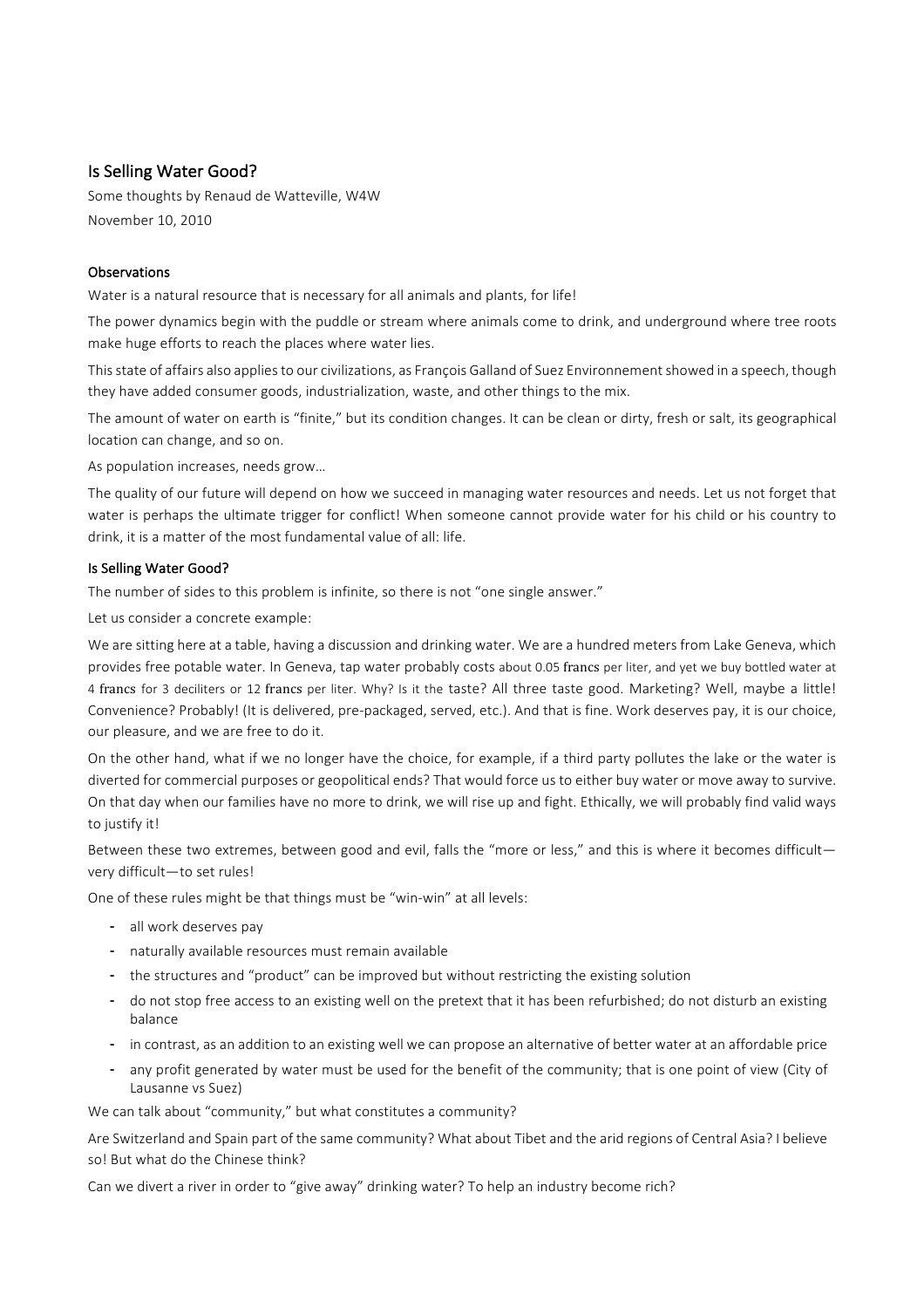What can we do? What are our goals, resources, weapons, decisions, opportunities?

The SFW example runs along these lines. Is it ethically defensible? I hope so! But I don't know. Does it come close? I am counting heavily on W4W for some feedback....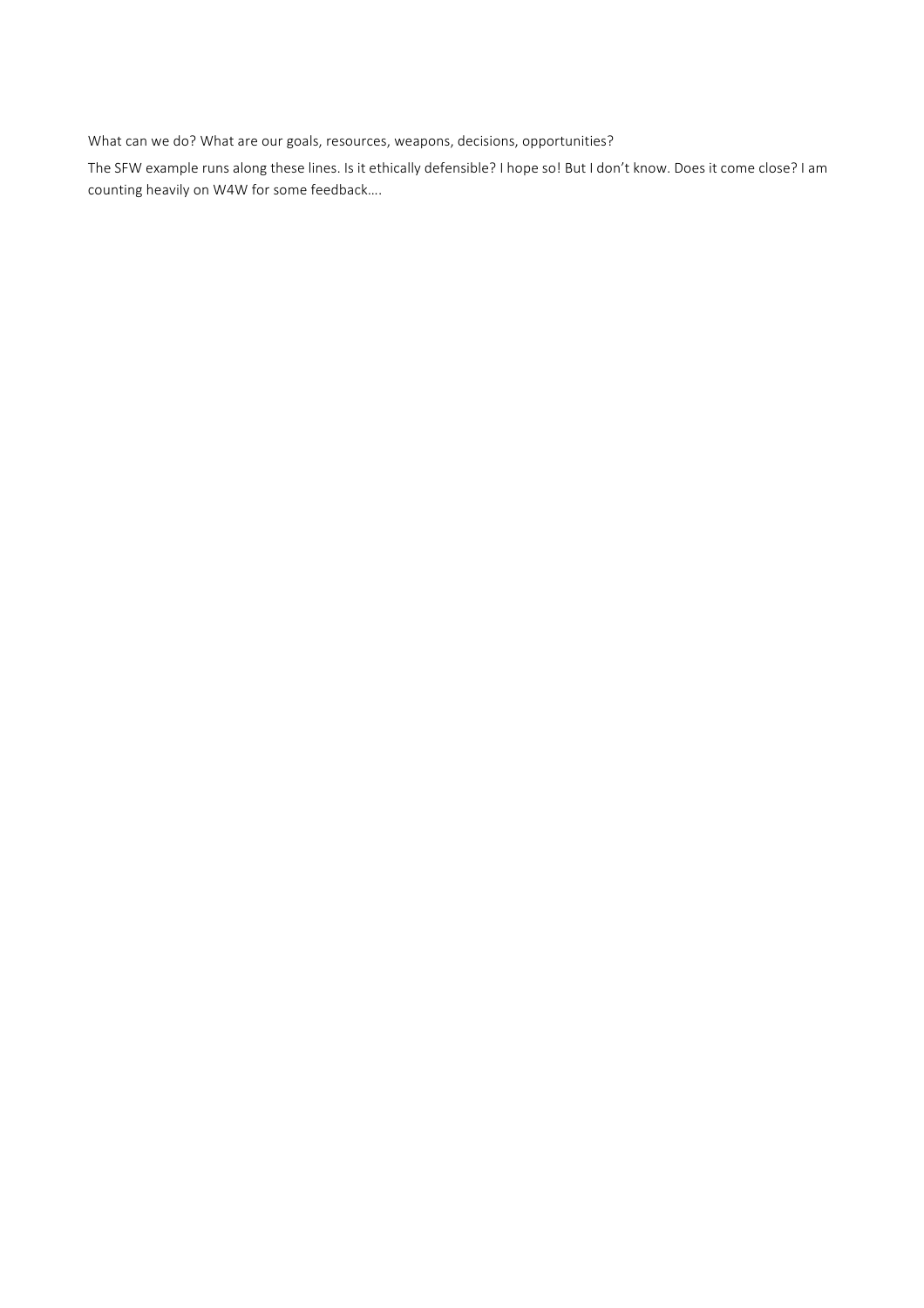## Does Water Have a Cost, and If So, What? Ethical Considerations

Benoît Girardin, W4W November 10, 2010

#### Seven theses

1. Water as such has no price. It is a public good. The same is true of air and wind. That said, some examples of water are of better quality than others!

2. The things that do have a cost are collecting and protecting spring water, desalination, transport and distribution, treatment prior to use, purification, wastewater treatment, and wastewater recycling. This cost arises from operating and maintaining the infrastructure, not to mention research and development costs and insurance premiums for flood and erosion risks attributable to water's use and distribution.

3. What ought to have a cost is the monopoly or privilege of having the resource available for a specified period of time, during which other aspiring users must obtain their supply elsewhere, or even an absolute corner on the market. The cost of this right of use can then be understood as compensation to the others, and takes the form of compensation paid to the injured or water-deprived groups.

4. When it becomes a rare commodity, water distribution might have, not a cost, but a scarcity tax intended to curb the rash use of it and to minimize the losses within systems. This is the aspect of managing scarcity and discouraging irresponsible use or waste.

5. It is important for water's price to reflect its true cost without omitting associated or hidden costs, lest we encourage waste. Social and environmental costs cannot simply remain externalized. When subsidies are used for the long term, they introduce negative effects that generally tend to benefit well-off and public users. The requirement of cost transparency is paramount.

6. The ethical requirement for price consists in coming as close as possible to the true cost by revealing all components, even hidden ones, and avoiding the addition of exorbitant and unfairly selective profit margins. Any specifications developed by the local community would do well to limit this practice.

- 7. Other ethical requirements concern...
- fair access and distribution
- responsible consumption that promotes the sustainability of resources and their renewal, as well as efficient distribution and minimization of leaks
- clarification of the responsibilities of countries and inhabitants within a watershed by negotiating riparian agreements defining mutual rights and risks—the taking of water, pollution—and specifying upstream and downstream parties' responsibilities in relation to each other
- specific responsibility for aquifers, given that pollution reaching them may be persistent.

#### Operational Consequences

The term "owner" is not suitable for describing the position of the community in the territory where the spring, aquifer, or river is located. "Steward" is preferable.

Springs, aquifers and rivers can be put to use by a community, a public entity, or a subcontracted private company through a public service concession.

An operating lease with operating specifications should stipulate the riparian communities' commitments to responsibility, sustainability, and service: quality, price, repairs, maintenance. The term and/or volume of operation should be limited. Emphyteutic leases can encourage sustainable management, make improvements an attractive proposition, and avoid lax maintenance practices or even outright permanent appropriation.

Operating and distribution contracts must assign responsibility for wastewater or polluted water: purification, cleanup of pollution, discharge, recycling and reuse, and so on.

The "true" cost includes the actual costs of extraction, sustainable management of resources and springs, operation, distribution, maintenance, recycling or cleanup of polluted wastewater, and coverage of research and development costs, as well as investment risks and the risk of accidental damage (flooding and erosion). A profit margin seems appropriate as long as it remains in healthy proportion. Transparency and a stated cost structure must be ensured.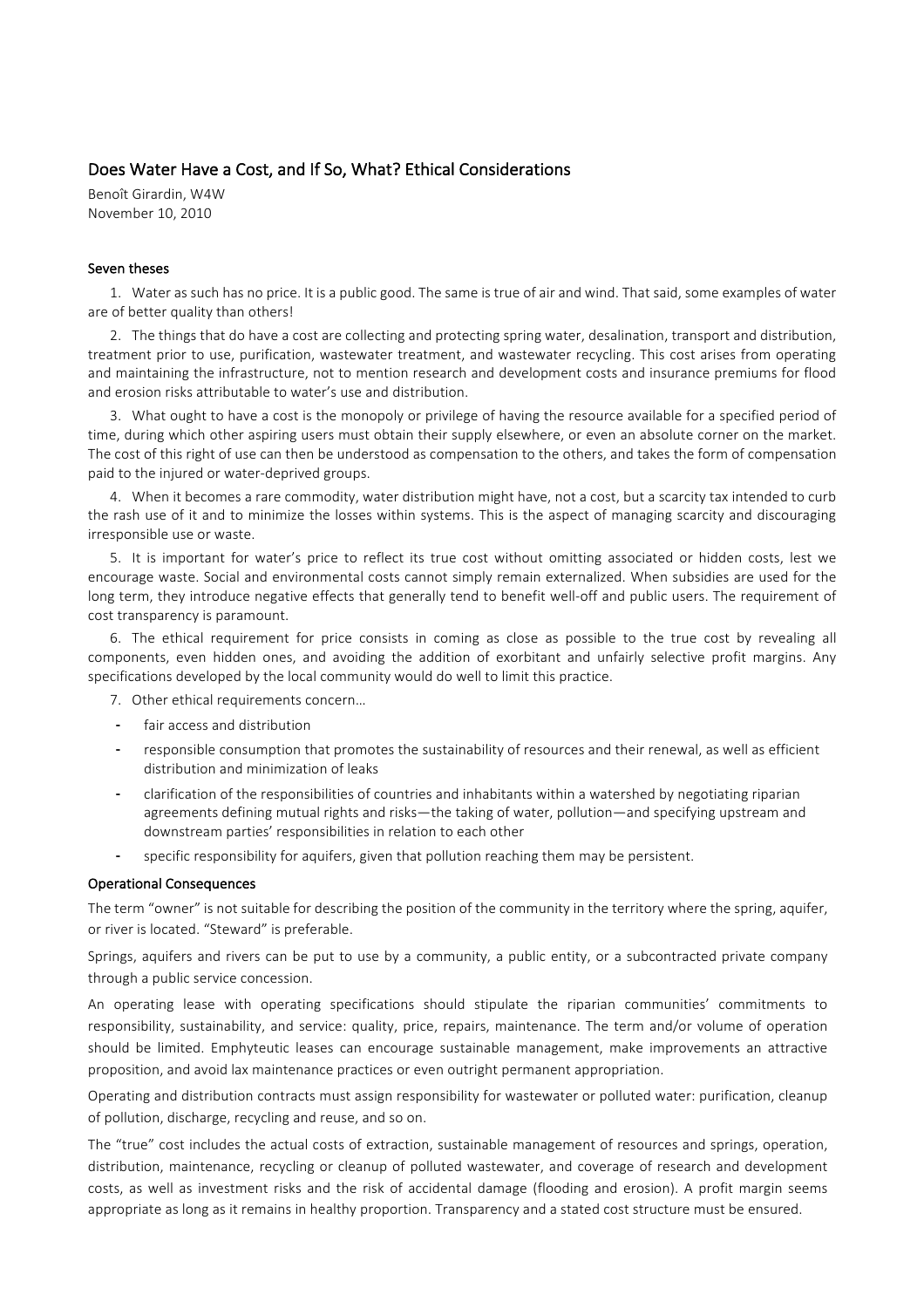## Open Questions

- How can inadequate maintenance be avoided and professional, fair maintenance be encouraged?
- How can the pitfalls of a lopsided balance of power between communities and the operator be avoided?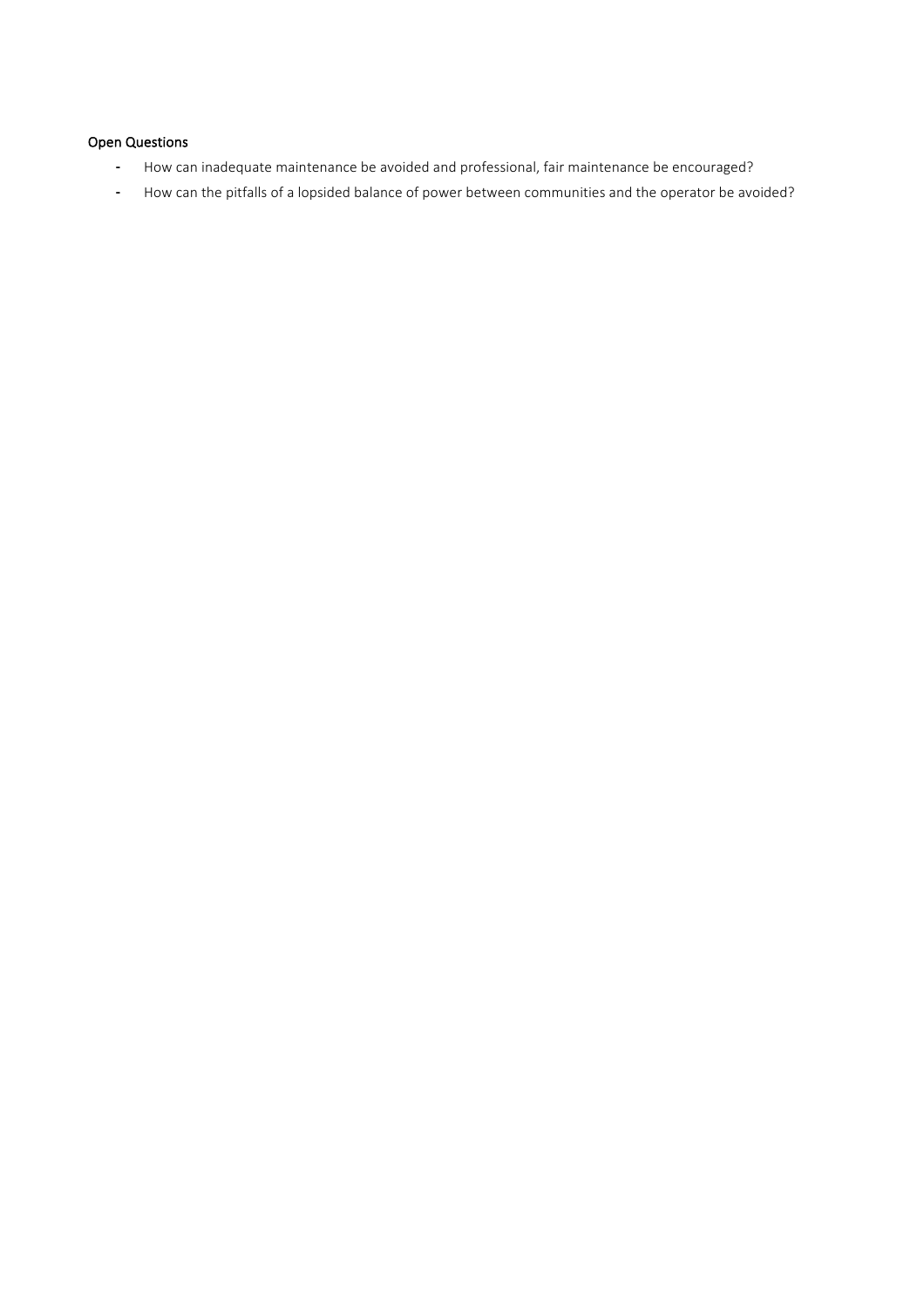## Photos

In the first row: B. Girardin and A. Petitpierre-Sauvain





F. Münger K. Sangbana F. Dermange

A participant, A.-M. Pavalache, with E. Fiechter-Widemann